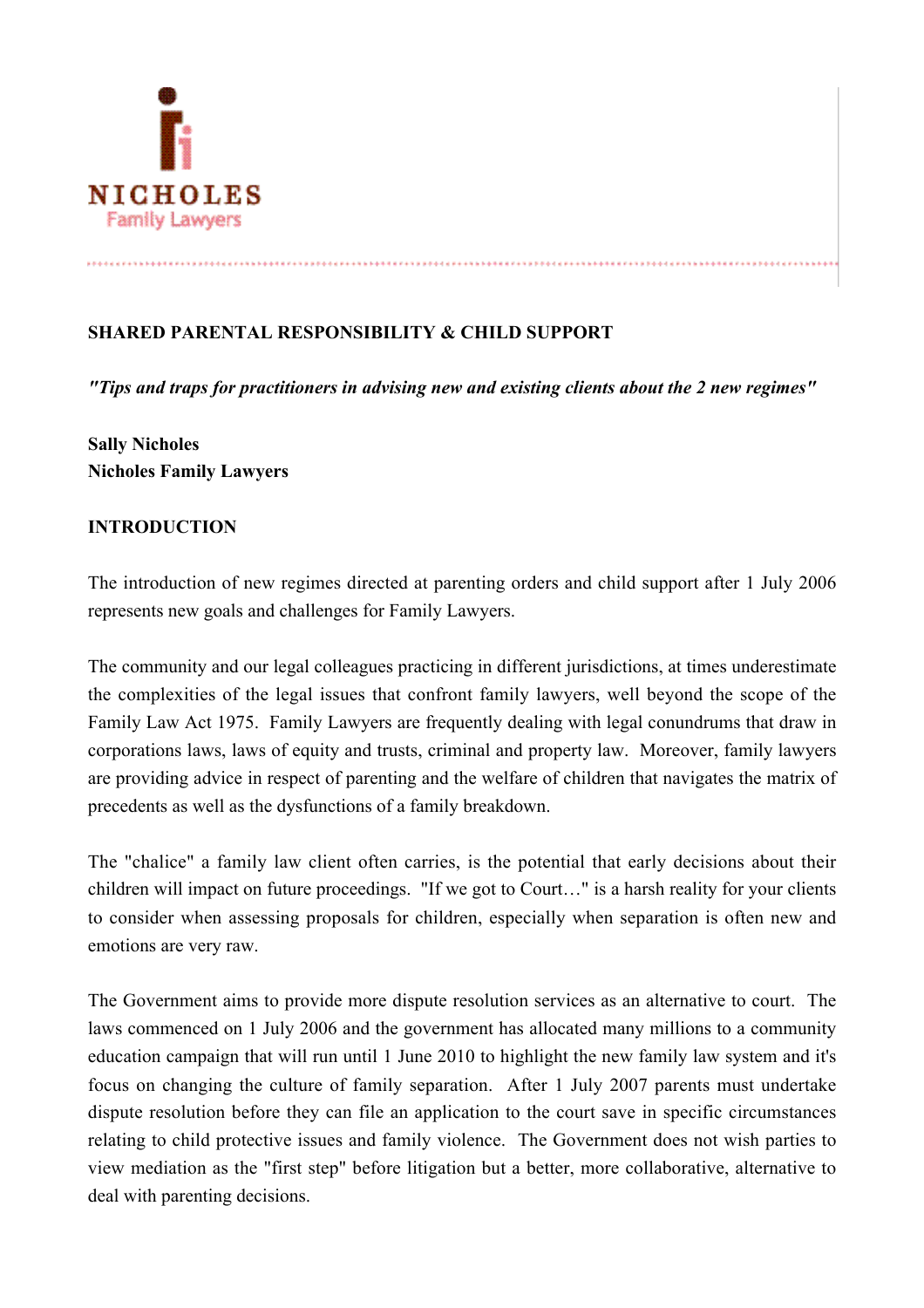The new Shared Parental Responsibility Act ("the New Act) aims to guide practitioners, the court and litigants in relation to the conduct of children's matters including providing a two-tiered definition of factors that a court must take into account when defining a child's best interests. In providing such guidance, the government unabashedly goes beyond wishing to simply reflect community standards. The Attorney General's Department clearly states that the New Act is designed to "change the way people think about family breakdowns". In doing so the Government believes "it will improve outcomes for children by promoting shared or cooperative parenting".

The new child support regime is said to compliment the shared parental responsibility regime. The Ministerial Task force reviewing child support argues that there will be less conflict and more cooperative parenting if the child support reforms are introduced to reflect more accurately the true costs of children and balancing the incomes of first and second family needs equally.

However, what are the practicalities for family lawyers in advocating the principles enshrined in these new laws? For example, a group of families "miss out" in the new regime. Although laws directed at cultural consideration within families; including appreciation for those of Torres Strait Island or Aboriginal descent, are a welcome addition to our Family Law Act, there has been no response to the repeated call from various judgments of the Family Court for legislation to address the position of children within same sex parent families. The Government assumes that "family breakdown" is the end of a relationship between a father and a mother. What can you advise clients who have children raised in a same sex relationship?

The greatest challenge for practitioners is to advise your existing and new clients about the real impact of the new laws on their matters. Your task is further complicated by misconceptions that have been created by the media about the impact of the new laws. For example; "Equal time for Dads" has been a catch cry in the popular press reporting the new parenting reforms. Already I am assuming this audience has a basic knowledge of the new reforms sufficient to know that when your new client, a "devoted dad", steps into your office touting the "equal time article" triumphantly as a precedent for shared living arrangements; he will need to be re-educated about the complexities and practical reality of assessing an application for a shared living arrangement. This new client will need to be taken through the concept of shared parental responsibility and then the two-tiered system of primary and secondary considerations when assessing the best interest of his child. In addition, there are the historical attitudes of the Court to shared care which the new legislation does not address and which we as practitioners will still need to consider in providing complete advice.

This paper aims to highlight the substantive issues that practitioners may need to bring to the attention of their existing "pre-1 July 2006" clients and new "post 1 July 2006" clients that may alter from the advice you would have previously given prior to the new legislation.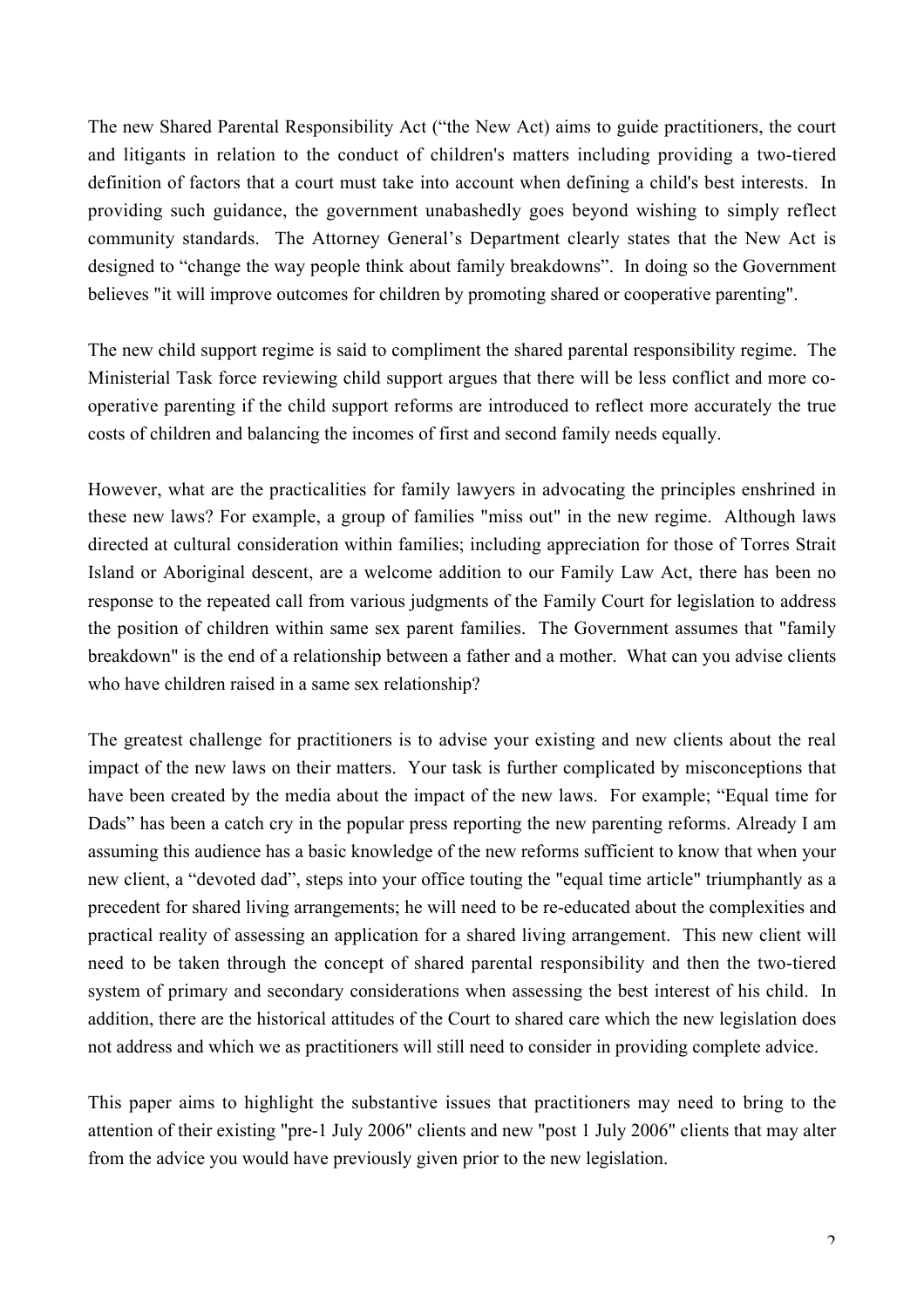## Shared Parental Responsibility Act (the New Act)

## 1. *Impact on advising existing clients with applications pending after 1 July 2006*

Changes to current parenting orders will only be made where the court is satisfied that there has been a significant change in circumstances. (ss 44 of the New Act is a re-statement of the law relating to a change in circumstances in *Rice v Asplund* (1979) FLC 90 725.)

Section 61DB outlines that if there is an interim parenting order in relation to a child, the court must, in making a final parenting order in relation to the child, disregard the allocation of parental responsibility made in the interim order. Section 61DB prevents the status quo factor from having an effect that defeats the equal shared parenting message of the New Act.

Parenting orders may be read as subject to a subsequent parenting plan whereby parenting plans may be a defence to a contravention application.

## 2. *Impact on advising client with pre-existing orders, i.e. prior to 1 July 2006*

The amendments will apply only to parenting orders made after the commencement of the New Act. The new laws apply to any parenting orders made on or after 1 July 2006, regardless of when the application first went to court.

Thus, it would be prudent to write to clients and advise them that the laws have changed and invite them to revisit their affidavit material and the merits of their matter in the context of the new laws.

It is likely that orders will be made in the terms of the new terminology so an amended application allowing for the new language may be appropriate. (See Table A at page 4).

#### 3. *Impact on advising new client who have not issued an application for parenting orders.*

# (i) Write to clients and advise them that the laws have changed and invite them to revisit the merits of their matter in the context of the new laws

• Section 12E obliges legal practitioners to give a person considering instituting proceedings documents containing information about non-court based family services and court's processes and services (12B) and also documents about reconciliation (12C) and Part VII proceedings (12D).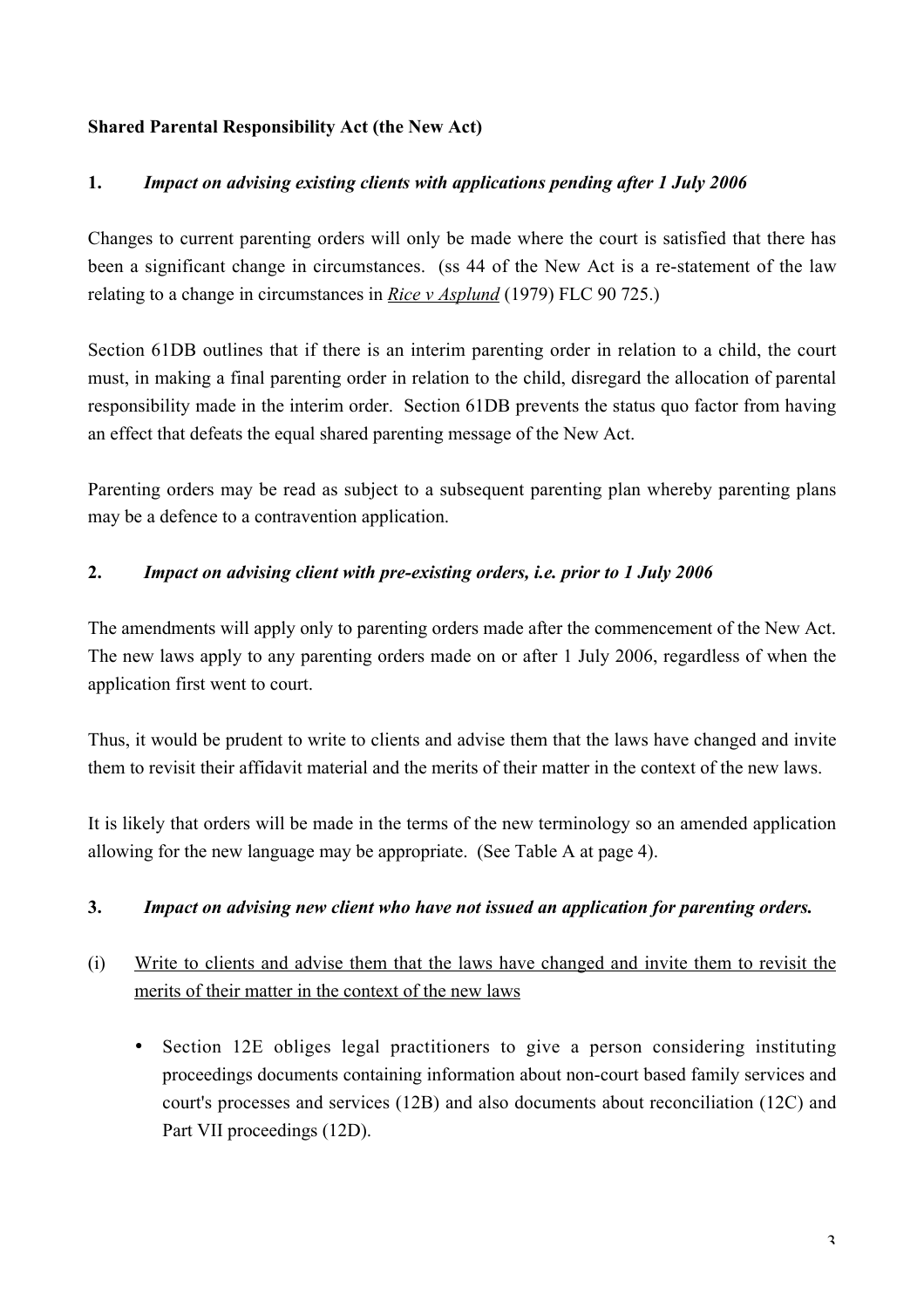- According to s12E (4) and (5), where a legal practitioner has reasonable grounds to believe that the person has already been given documents with this information they do not have to comply with ss (1), (2) or (3) and if there is no reasonable possibility of reconciliation between the parties to a marriage, a legal practitioner does not have to comply with ss (2).
- (ii) Introduce the New Terminology and the philosophy behind the new language used in the New Act. (See Table A below).

 $\overline{\Gamma}$ 

# TABLE A - NEW TERMINOLOGY TO APPLY IN DRAFTING PARENTING APPLICATIONS/AFFIDAVITS AND ADVISING CLIENTS:

| <b>TERMINOLOGY CHANGES</b>                      |                                                          |
|-------------------------------------------------|----------------------------------------------------------|
| Family Law Act (Old)                            | <b>Family Law (Shared Parental Responsibility) Act</b>   |
|                                                 | 2006 (New)                                               |
| 'residence'                                     | 'living with'                                            |
| 'contact'                                       | 'time spent with' and 'communicates with'                |
| 'child's wishes'                                | 'child's views' (which will capture a child's            |
|                                                 | perceptions and feelings without the child having to     |
|                                                 | make a decision or express a 'wish')                     |
| 'abuse', 'domestic violence' and 'partner       | 'family violence'                                        |
| violence'                                       |                                                          |
| 'residence orders', 'contact orders' and        | 'parenting orders'                                       |
| 'specific issues orders'                        |                                                          |
| Section 68F (best interest factors)             | Section 60CC (best interest considerations)              |
| 'child representative'                          | 'independent child's lawyer'                             |
| 'court counsellor' and 'mediator'               | 'family consultant'                                      |
| 'counsellor', 'mediator' (working outside court | 'family counsellor'                                      |
| system)                                         |                                                          |
| 'welfare officer'                               | 'family consultant' (for continuing service) and         |
|                                                 | 'family counsellor' (for personal/interpersonal          |
|                                                 | issues)                                                  |
| 'primary dispute resolution'                    | Replaced with specific forms of intervention             |
| 'family and child mediation'                    | 'family counselling' and 'family dispute resolution'     |
|                                                 | (facilitative and advisory)                              |
|                                                 | 'advisors' defined as: legal practitioners, family       |
|                                                 | counselors, family dispute resolution practitioners      |
|                                                 | and family consultants                                   |
|                                                 | Section 65DAC 'equal shared parental responsibility'     |
|                                                 | obliges a court to consider 'equal time' or 'substantial |
|                                                 | and significant time' (s65DAA)                           |
|                                                 | 'major long term issues' means change of name,           |

٦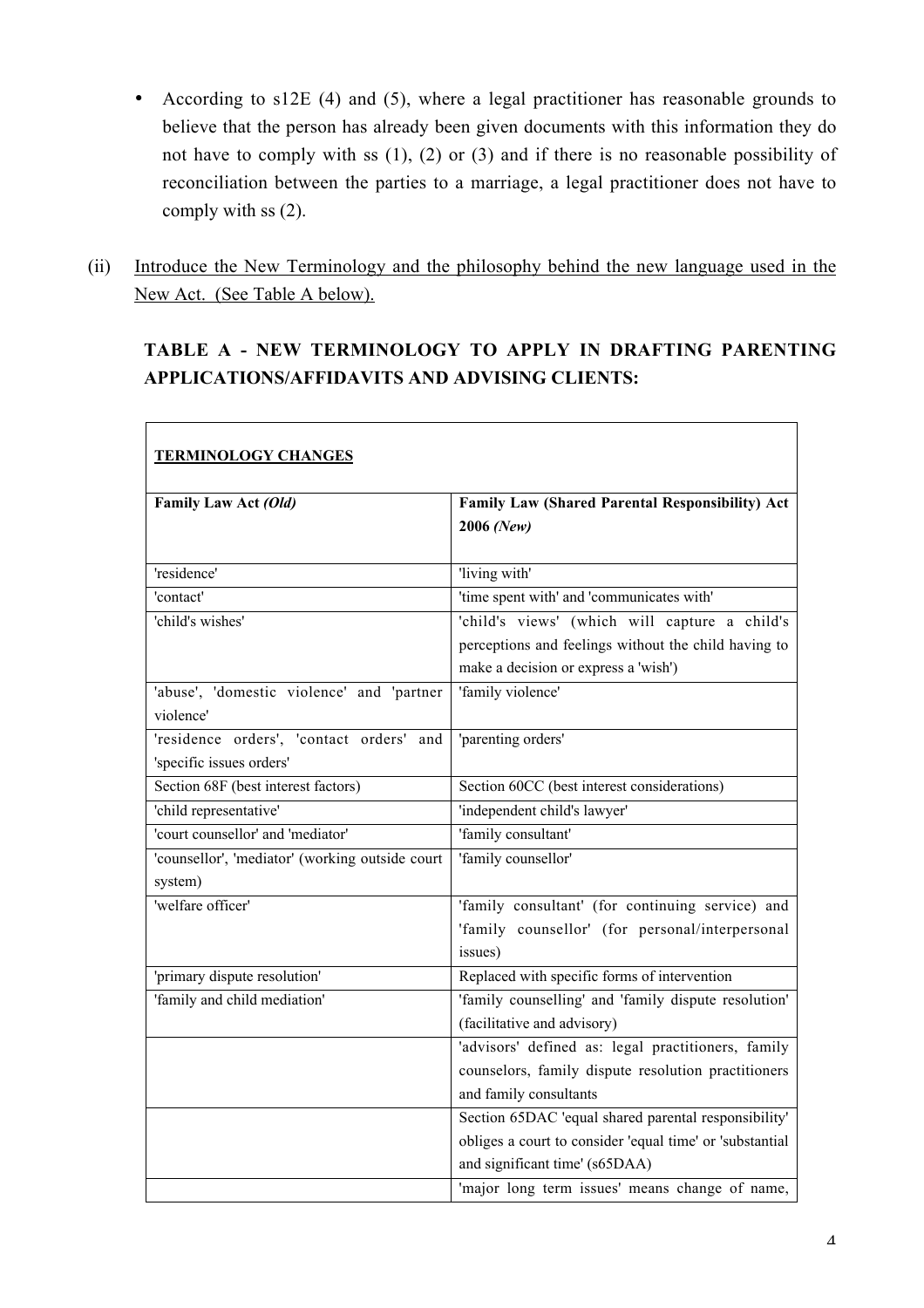|                      | change to living arrangements, religion, education,   |
|----------------------|-------------------------------------------------------|
|                      | health etc.                                           |
|                      | 'Relative' includes step-parents, siblings, half-     |
|                      | siblings, grandparents, uncles, aunts, nephews,       |
|                      | nieces and cousins                                    |
| 'Aboriginal peoples' | 'Aboriginal child' means 'a child who is a descendent |
|                      | of the Aboriginal people of Australia                 |
|                      | 'Aboriginal or Torres Strait Islander culture' means  |
|                      | the culture of the Aboriginal and Torres Strait       |
|                      | Islander community, which includes lifestyle and      |
|                      | traditions of that community                          |

- (iii) Inform parents that they could consider entering into a parenting plan in relation to the child and must also inform them about where they can get further assistance to develop parenting plans  $(s63DA(1))$ .
	- inform those making parenting plans that if equal time is reasonably practicable and in the best interest, they could consider an arrangement of that kind, otherwise they might consider substantial or significant time  $(s63DA(2)(a)(b))$  and also information about responsibility (f);
	- inform clients that s65DAB requires the court to have regard to the terms of most recent parenting plan in relation to the child when making a parenting order in relation to the child if it is in the best interest of the child to do so (s63DA(2)(h)).
	- No requirement for registration for independent legal advice;
	- Not enforceable but could be taken into account as a reasonable excuse for a contravention application.
- (iv) Family Dispute Resolution: If clients have not attended any form of mediation; encourage them to do so verbally and in writing before issuing proceedings.
	- Provide clients with a list of Family Dispute Resolution Centres and Family Dispute Resolution Practitioners.
	- Advise that as of 1 July 2007, it will be mandatory to have a certificate from a Family Dispute Resolution Practitioner before parenting proceedings can commence. Those certificates will say whether there has been a "genuine effort" to resolve the issues. No certificate is required where there is violence, or abuse, or urgency.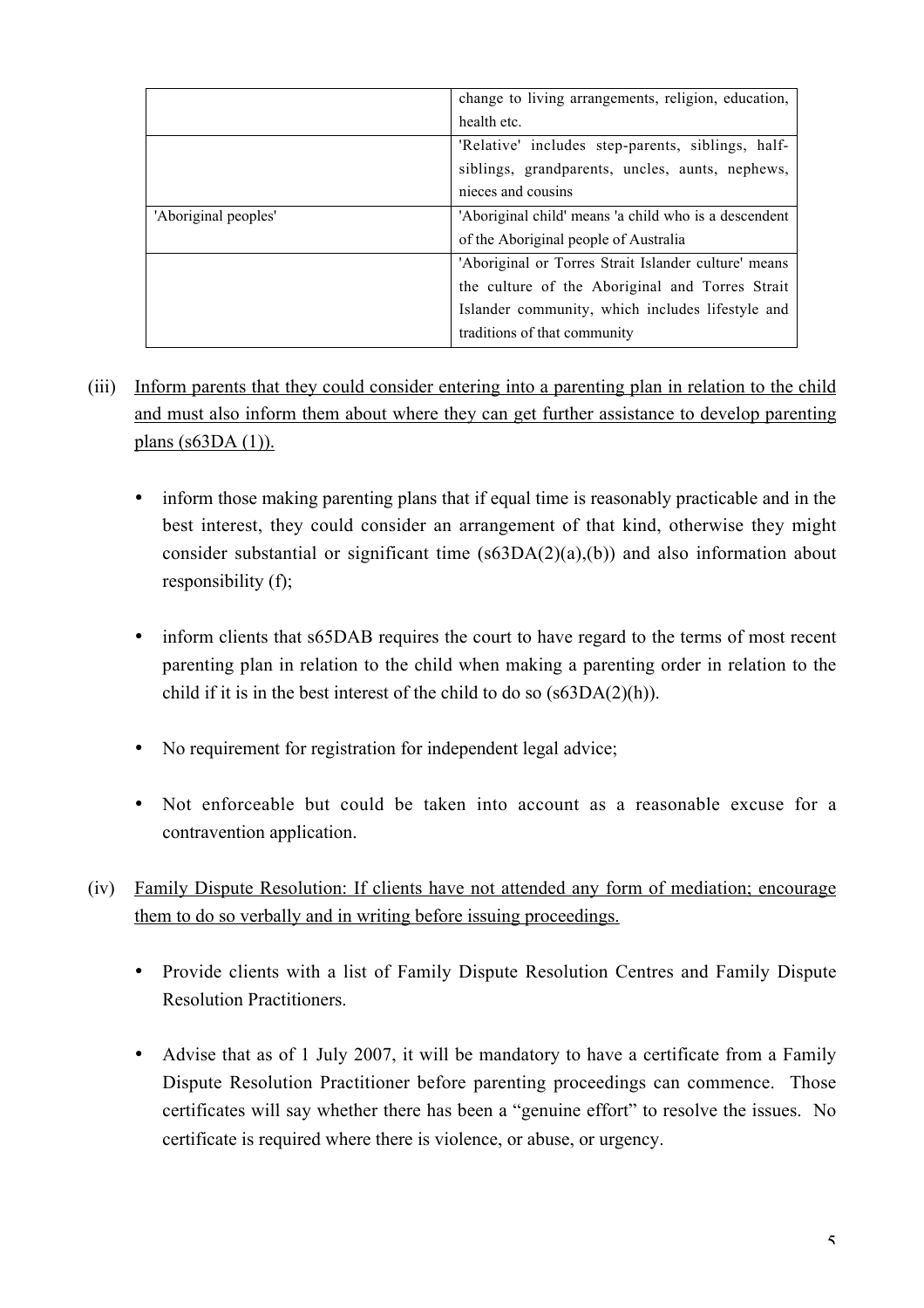- Communications with a Family Dispute Resolution Practitioner are confidential and privileged.
- (v) Consider introductory pro-forma letters that list the new terminology and principles in s60CC in user friendly language. There will be an increased onus on legal practitioners in terms of the information and advice required to be provided to a client and also the information to be provided to the court:
	- The court must consider whether each parent has in the past fulfilled his or her responsibilities as a parent;
	- The paramountcy principle survives:
	- The new laws cannot be seen as a justification to amend existing orders.
	- Residence and contact (nothings of custody and access) have been replaced with "living with", "spending time with" and "communicating with";
	- There is a presumption that "equal shared parenting" is in the best interest of the child;
	- An order for "equal shared parental responsibility" imposes and obligation on the court to consider ordering "equal time" or "substantial and significant time"
	- An order for "shared parental responsibility" imposes on parents an obligation to consult on "long term issues";
	- Long term issues are specifically defined to include change of name and changes to "living arrangements that make it significantly more difficult for the child to spend time with the parent":
	- The court must consider whether each parent is likely to facilitate a "close relationship" between the child and the other parent.
- (vi) Advising clients about the two-tiered system when considering "equal time" or "substantial and significant time".

Assuming that in most cases parent will be entitled to equal shared responsibility; how do we assess whether "equal time" should follow and be in the best interests of the children?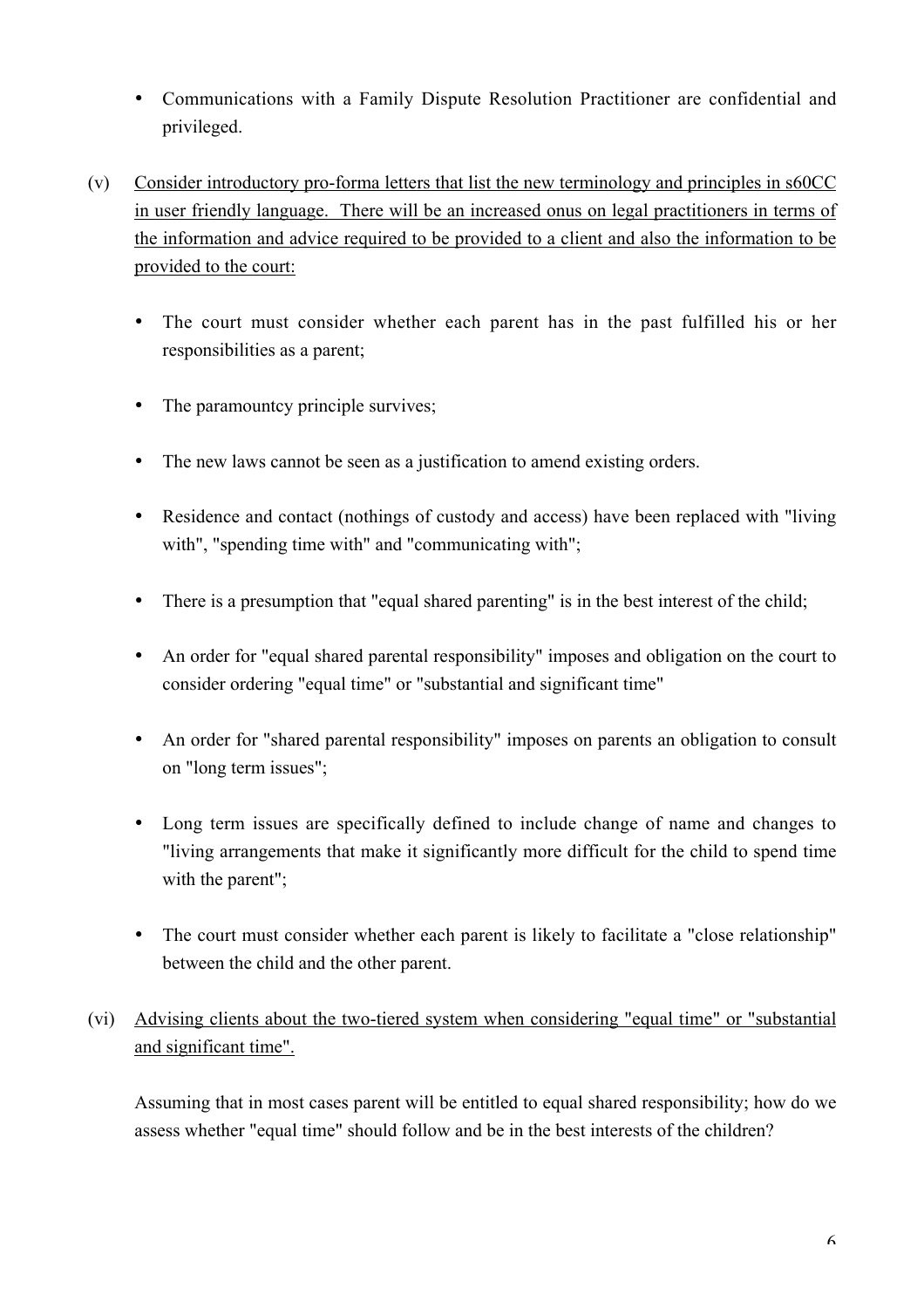- (a) Practitioners need to come to become articulate with the "primary and additional considerations" set out in section 60CC.
- Section 60CC creates two tiers of considerations that the court must take into account of in determining what is in the best interests of a child.
- The primary considerations are contained in subsection 60CC (2). They include the benefit to the child of having a meaningful relationship with both parents and the protection of the child from physical and psychological harm. The safety of the child is not intended to be subordinate to the child's meaningful relationship with both parents.
- At paragraph 50 of the Explanatory Memorandum it is noted that "there may be some instances where secondary consideration may outweigh primary considerations". The example provided by the Explanatory memorandums seems to indicate that three additional considerations could outweigh a primary consideration, in a case where violence, abuse or neglect do not feature.
- The point of separating these two factors into two tiers is to elevate the importance of the primary factors and to better direct the court's attention to the objects of Part VII of the Act which are set out in the new section 60B.
- If equal time is not appropriate, then practitioners should consider whether substantial and significant time is reasonably practicable an in the child's best interest. If these issues are not resolved, a court will determine parenting arrangements and will consider reasonable practicality based on various factors as listed in s65DAA(5) which reflect successful parenting arrangements as discovered by AIFS research. Lawyers should highlight the importance of a commitment by both parents to make parenting arrangement work and also the need for parents to create child-focused arrangements which centre on their child's activities, family friendly work practices, financial independence and parental competence. 1
- (b) What is a meaningful relationship? This will depend on the context of the case. Can parents have a meaningful relationship with a child if they are separated from a child who is living interstate or overseas? In this regard I refer to the impact on relocation cases at page 10 of this paper.

Psychological studies may assist us when assessing a child's development and what constitutes a meaningful relationship. For example, in the article written by forensic expert psychologist Vincent Papaleo "Developmental considerations, In contact &

 $\frac{1}{1}$  $1$  Cooper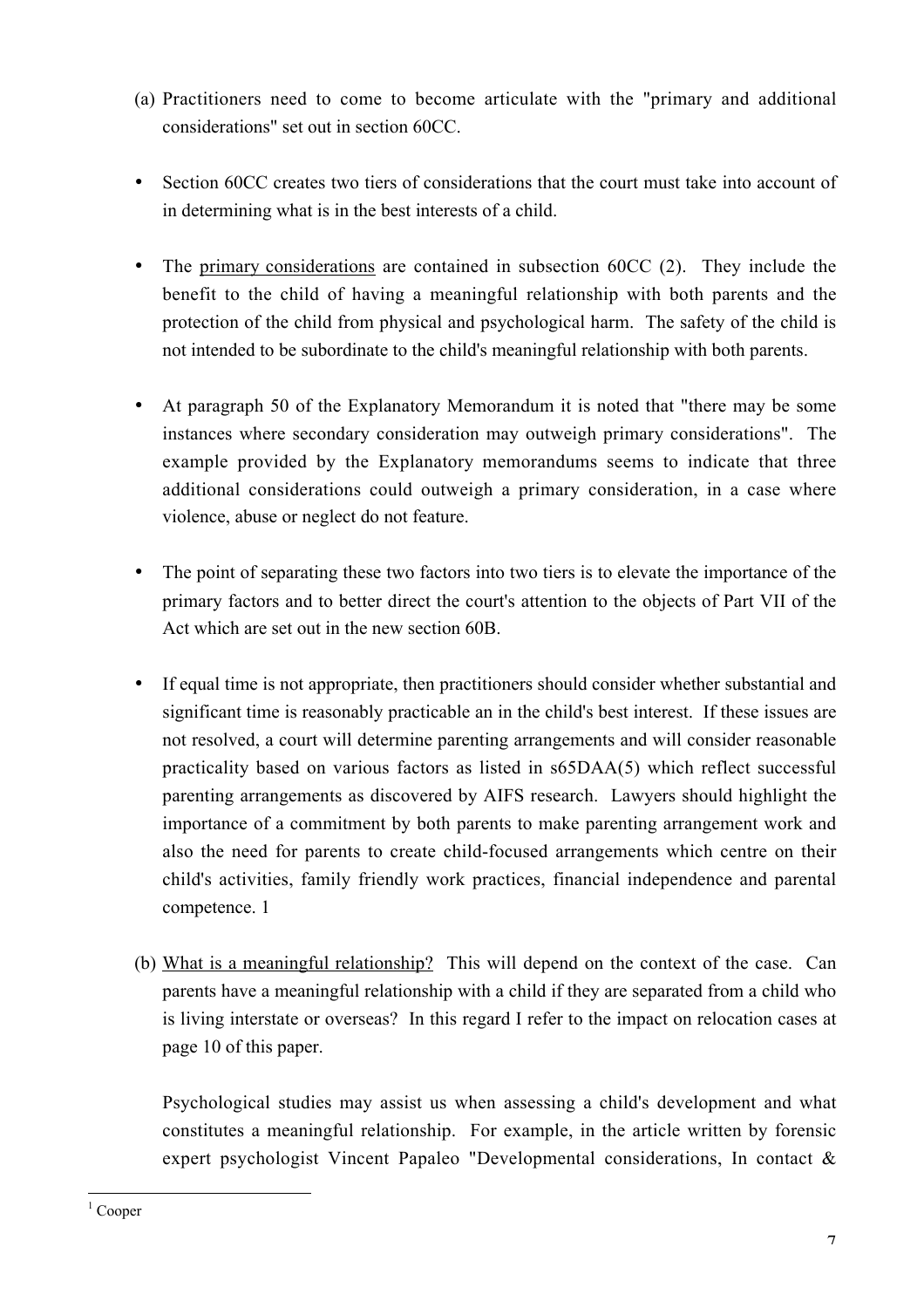residence disputes", he makes it clear that one of the fundamental factors to be taken into consideration when considering [contact] arrangements for children is to "maximise the relationship with each parent by having as much contact as the child's development allows". Mr Papaleo encourages following age appropriate considerations in promoting a meaningful relationship in an age appropriate manner to minimize loss, maintain normal support and maximize the relationship with each parent as follows:

- 2 year old: thrives on predictability, consistency and routine. Plans should emphasise more frequent contact of less duration and as little disruption as possible to night time routine as children's ability to cope with stress is reduced;
- 3-5 year old: both parents should maintain as firm, clear and unambiguous limits as possible. Frequent but short stays are best but overnight stays can be tolerated. Consistency across both homes where discipline and routine are concerned is important;
- 6-12 year old: thrive on structure and routine, can tolerate long periods without excessive fear or anxiety. Children may be more demanding of knowledge about divorce. Shares residence may work, but a degree of consistency is required;
- 13-17 year old: young teenagers experience pain, guilt, anger and responsibility. Plans should focus upon which parent is able to sustain the parental role.

## (vii) Child Abuse or Family violence

The New Act expressly states that protecting children from risk of violence is a primary principle (along with the rights of children to know their parents) when a court is considering the children's best interest.

- The presumption of shared parental responsibility does not apply if there has been violence or child abuse or there is a risk of it. In these circumstances, the court is not obliged to consider the parents' sharing responsibility. It follows that if there has been violence or abuse or there is risk of it, the court is not obliged to consider spending equal time or substantial time with both parents.
- In cases where there has been violence or child abuse, or there is a risk of it, separating parents are not required to attend dispute resolution before taking a parenting matter to a court.
- You should still provide such clients with information about the services and options (including alternatives to court actions) that may be available to them - as long as the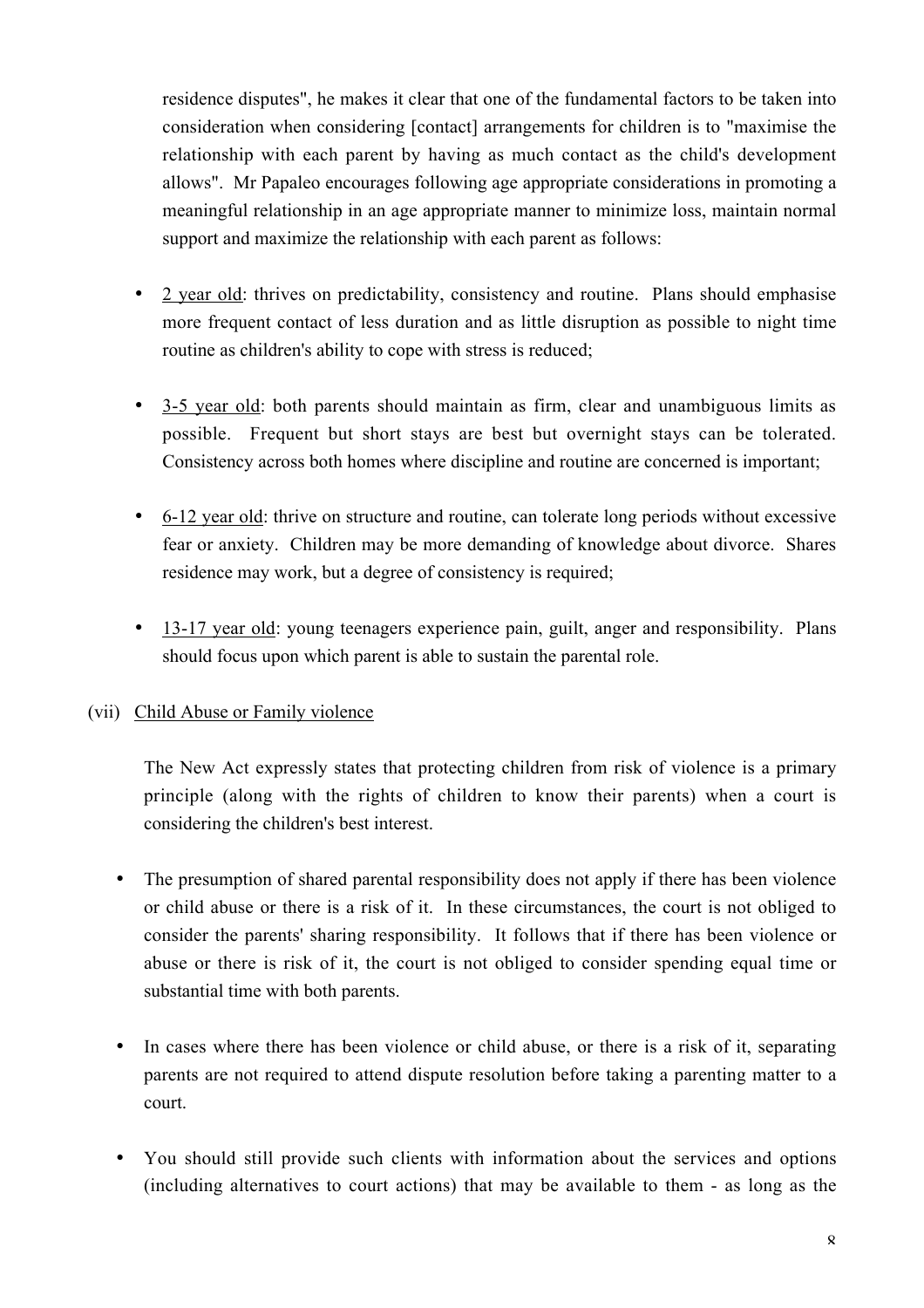provision of this information does not lead to a risk of abuse or violence if there were to be a delay in apply gin for a court order.

# *There is a new definition of family violence.*

- *Section 4(1) definition of family violence*: 'family violence means conduct, whether actual or threatened, by a person towards, or towards the property of, a member of the person's family that causes that or any other member of the person's family reasonably to fear for, or reasonably to be apprehensive about, his or her personal wellbeing or safety. Note a person reasonably fears for, or reasonably is apprehensive about, his or her personal wellbeing or safety in particular circumstances if a reasonable person in those circumstances would fear for, or be apprehensive about, his or her personal wellbeing or safety.'
- This new definition requires reasonableness like most state law domestic family violence provisions. The concern that has been raised by some commentary such as the Family Law Journal is that a literal interpretation would be that the violence needs to be associated with a recent immediate incident not historical incidents. However, the Attorney General's view in inserting this provision was that the reasonable test was the be judged in the "shoes of the complainant". One would assume that would include consideration of past or repeated acts of violence to put apprehension in the appropriate context.
- Some family violence orders are irrelevant. A family violence order is now only relevant if it is a final order (whether ex parte, defended or undefended) or it was contested (as an interim order). In ascertaining "best interests" under s  $60CC(3)(k)$ , a court cannot take into account a family violence order unless it is a final order or made after a contested hearing. You will need to advise a client that an uncontested interim or ex parte order is of no benefit in parenting proceedings. This could have the effect of exacerbating family violence litigation in the State Courts.
- Where the court is satisfied that a party has knowingly made a false allegation or a false denial in the proceedings, the court must order that party to pay some or all of the costs of the other party.

## (viii) The Court's role in Conducting Child Related Proceedings

Section 69ZN outlines the principles for conducting child related proceedings and highlights that the court must consider the needs of the child concerned and the impact that the conduct of proceedings may have on the child. The proceedings must, as far as possible, be conducted in a way that will promote cooperative and child-focused parenting by parties and proceedings should be conducted without undue delay and with as little formality and legal technicality as possible.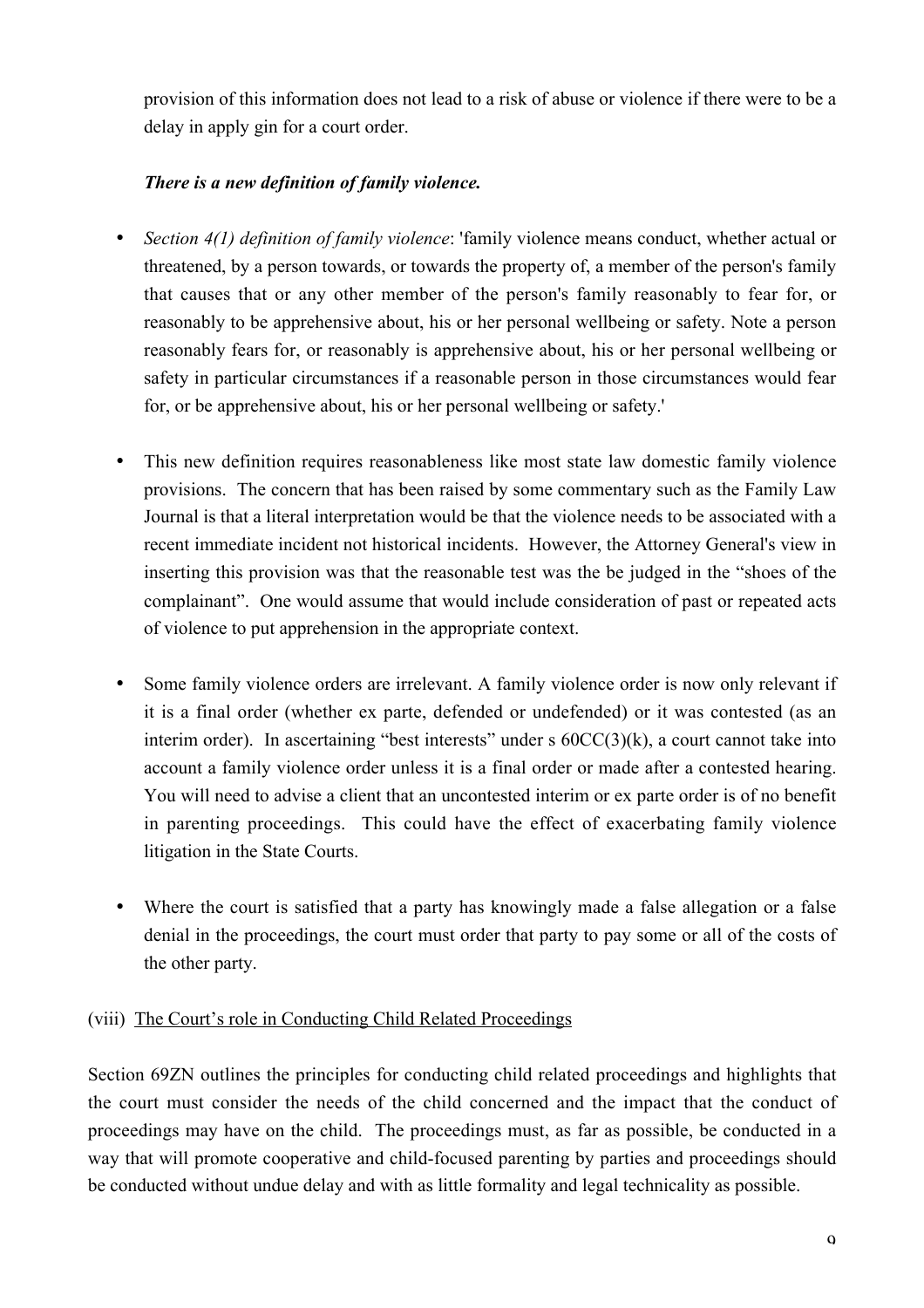The court must consider the needs of the child concerned and the impact that the conduct of proceedings may have on the child in determining the conduct of the proceedings

- The court must actively direct, control and manage the conduct of the proceedings
- The proceedings must be conducted in a way that will safeguard:
	- o The child concerned against family violence, child abuse and child neglect; and
	- o The parties to the proceedings against family violence
- The proceedings must, as far as possible, be conducted in a way that will promote cooperative and child-focused parenting by the parties
- The proceedings must be conducted without undue delay and with as little formality, and legal technicality and form, as possible

The court has duties and powers related to giving effect to the principles. These are set out in s 69ZQ. The court must:

- Decide which of the issues in the proceedings require full investigation and hearing and which may be disposed of summarily
- Decide the order in which the issues are to be decided
- Give directions or make orders about the timing of steps that are to be taken in the proceedings
- In deciding whether a particular step is to be taken, consider whether the likely benefits of taking the step justify the costs of taking it
- Make appropriate use of technology
- If the court considers it appropriate encourage the parties to use family dispute resolution or family counselling
- Deal with as many aspects of the matter as it can on a single occasion
- Deal with the matter, where appropriate, without requiring the parties' physical attendance at court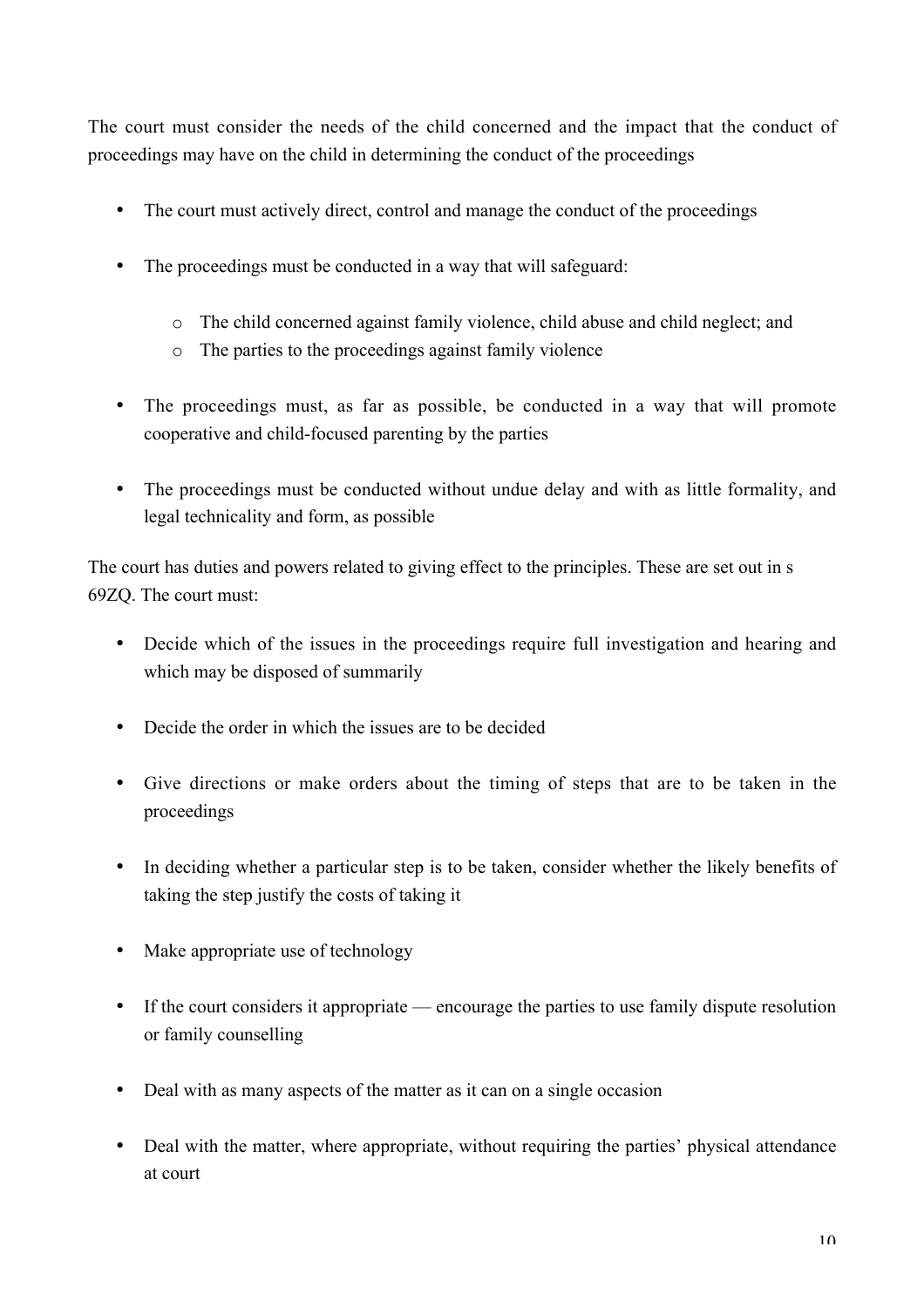## (ix) Relocation

The provisions of the New Act will change the laws relating to relocation by the introduction of the Shared Parenting Laws making applications to relocate more difficult. A move interstate or overseas (as opposed to an intra –metropolitan move) would conflict with the new focus on a child having a meaningful relationship with both parents, being one of the primary considerations to consider under the new two-tiered system.

The leading cases on relocation refer to the importance of guiding legislation. (*Kirby J at paragraph 111 in AMS v AIF2* ) "*each case depends on the application of the governing legislation which, in turn, is in turn , is in a constant state of amendment and re-expression*".

His Honour's next proposition is "...*unless legislation provides otherwise, no single factor is dipositive of decisions governing the residence of a child in the context of a proposed relocation*"

The question thus to be considered is whether the shared parenting laws give primary consideration to a child having a meaningful relationship with both parents over the relocating parent's freedom of movement to live where they desire. The impact of the new laws on a parents' right to move with a child will need to be tested in Court; however it may be that if it is found that the relocation impacts on the meaningful relation with the non-relocating parent and child, the relocation will fail.

The New Act encourages greater shared parenting after separation yet the practical reality is this becomes difficult when statistics indicate high levels of mobility within Australia for family reasons. <sup>3</sup>

The answer may depend on how precisely, the Full Court of the Family Court determines that the new provisions of the Act inter-relate with s60CA (formerly s65E). On the face of the Act, as amended, one would argues that if a relocation would result in one parent not having a meaningful involvement in the life of the relocating child and in the absence of evidence of violence, abuse or neglect, the weight of the statutory provisions indicating against relocation exceeds indicating for relocation.

#### Case Law on Relocation prior to the New Act

If you wish a more comprehensive review of the law on relocation please feel free to downloads an article I wrote in July 2005, "An update on domestic and international relocation cases" ; which you can find on my firm's website www.nicholeslaw.com.au.

The High Court has considered two relocation cases in the last six years: *AMS v AIF* (1999) 199 CR 160 *("AMS')* and *U v U* (2002) FLC 93-112 *(U and U)*. *AMS* challenged a prior long-standing

 $\frac{1}{2}$  $(1999)$  199 CLR 160

<sup>3</sup> *Family Law Council Handbook, The New Family Law Parenting System at 89*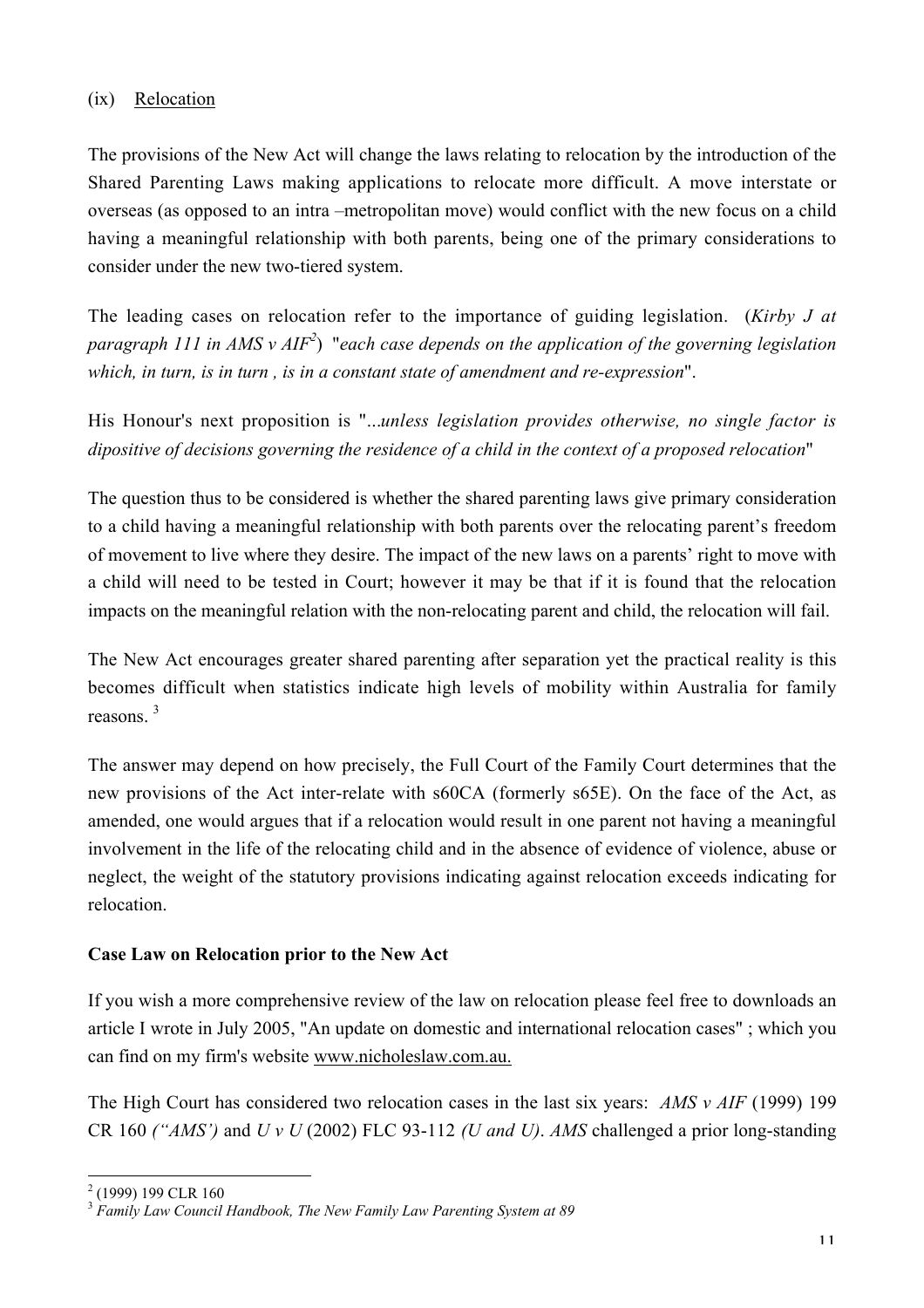approach where Courts would first identify the primary caregiver and then if the preferred caregiver was the parent requesting to move, the Court placed the onus on that requesting parent to show compelling reasons as to why the Court should allow relocation.4

The leading judgment of Kirby J in *AMS* concluded that the trial judge had erred by requiring "compelling reasons" for the proposed move. Kirby J highlighted that relocation cases require courts to balance conflicting interests  $5$  including; the disproportionate effect of such decisions on women and parents born overseas <sup>6</sup>, the implications of an approach that requires parents to show "compelling reasons for a move, the nature of the best interest principle  $\frac{7}{1}$  and how failing to properly address a party's proposal can lead the Court to adopt an approach that unfairly advantages a party to the proceedings<sup>8</sup>.

After *AMS* the Full court of the Family Court in *A v A: Relocation approach (2000) FLC (93-035) (" A v A")* endorsed the appropriate course to adopt in relocation cases as a proper evaluation of competing proposals of each parent. The Full Court provided an analysis of the relevant issues to be weighed and set out in detail the correct way to approach relocation cases.

After the second High Court case *U v U*; the law became less clear. The majority in *U v U* failed to consider some of the most pressing concerns raised by Kirby J in *AMS* nor the issues that need to be evaluated in relocation cases as identified by *A v A*. The majority in *U v U* relied on the broad discretion of the Family Law Act to make decisions in the best interest of the child as the overriding principle. <sup>9</sup> Although the majority of Justices Gummow and Callinan noted that *"the Family Court is obliged to give careful consideration to the proposed arrangements of the parties*"; <sup>10</sup> the High Court majority failed to deliver any guiding principles on what it means to evaluate a proposal and omitted to consider all the alternatives open to the non-residential parent based on the evidence at hand. Critics of *U v U*, argue that the majority delved back to the compelling reason argument that was rejected in *AMS*, which can result in discriminatory treatment of a residential parent.

Kirby J and Gaudron J dissented strongly in *U v U*. In a paper delivered at the International Association of Youth and Family Law Judges and Magistrates<sup>11</sup>; Justice Kirby expressed his disappointment that U v U did not result in clarification of the appropriate approach in these cases in a way that would disadvantage those who seek to relocate: His Honour commented *"I am*

 <sup>4</sup> See Young L. *"Will Primary resident parents be as free to move as custodian parents were?"* 1996 11 (3) Australian Family Lawyer 31 and Young L, *"B v B Family Law Reform Act 1995, Relocating the Rhetoric of Rights"*, (1997) 21 Melbourne University Law Review 722.

 $5$  *AMS v AIF* (1999) 199 CR 160 at paragraph 112

 $6$ loc. cit. at paragraph 140

<sup>&</sup>lt;sup>7</sup> loc. cit at paragraph 193

<sup>8</sup> loc. cit at paragraph 194

<sup>&</sup>lt;sup>9</sup> *U v U* (2002) FLC 93-112 at paragraph 81

 $\frac{10}{10}$  loc. cit at paragraph 80

<sup>&</sup>lt;sup>11</sup> Justice Michael Kirby, "Children and Family Law – Paramount interests and Human Rights", XVI World Congress 2002, Melbourne October 2002 at 25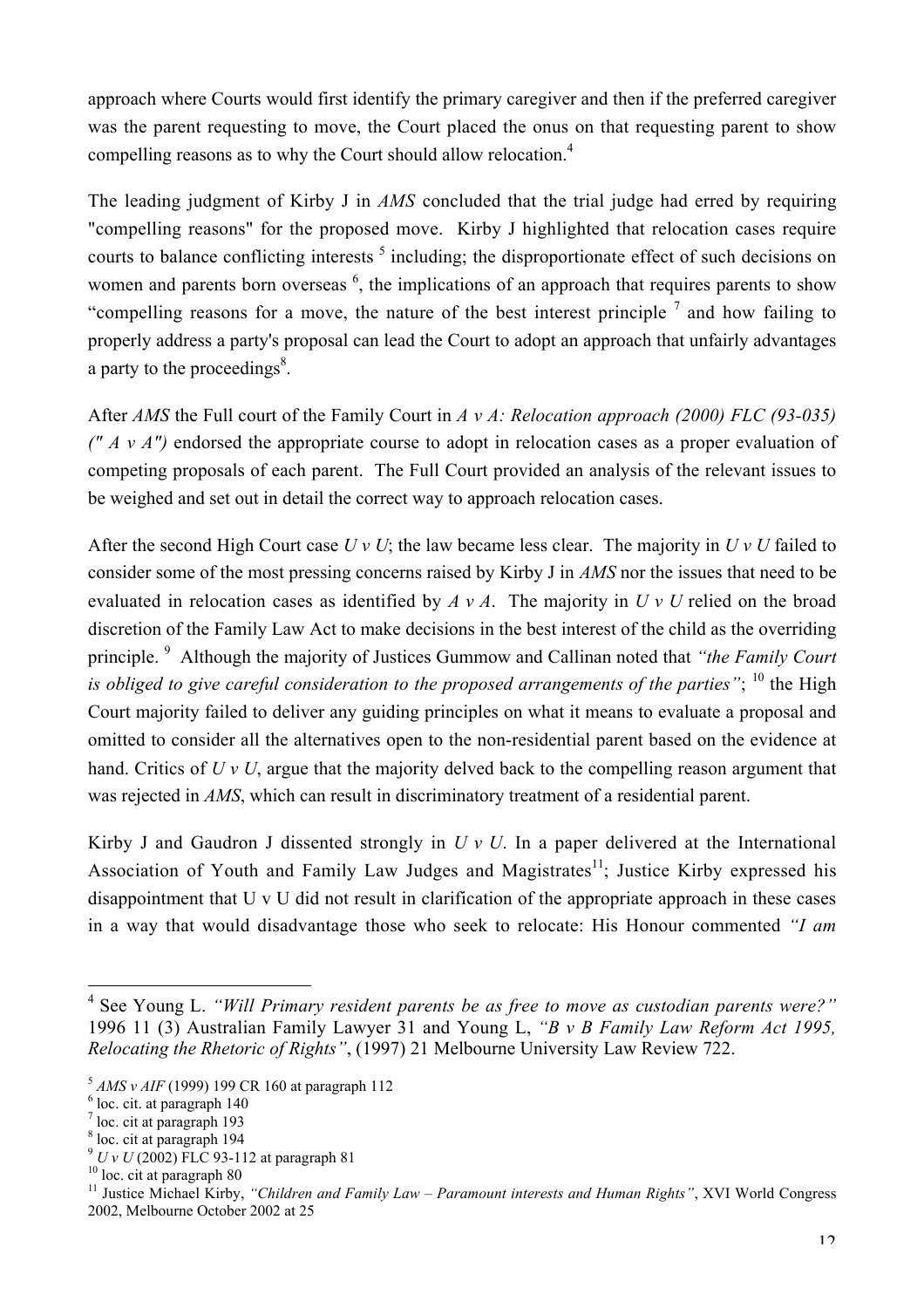*disappointed by the particular outcome in this case for a woman who has said publicly that she felt trapped and enslaved by the decision*<sup>12</sup>, and who I believe had a strong case for relocation".

A review of some of recent Full Court decisions post U v U 13 reveals support and reliance upon the rulings in AMS and AvA. The Full Court refers to U v U; but clearly exercises discretion taking into the concerns raised by the minority judgments in respect of gender and the freedom of movement of a primary carer. The Court looks to the evidence relating to possible alternative proposals other than restricting itself to those proposals placed in submissions when exercising the broad discretion to make ultimately a decision in the best interests of the children.

I have summarized the main points raised by the by the review of the relocation case law and added some thoughts where relevant about the impact of the New Act on those main points. These annotations are asterisked and in bold.

- The court can make orders with respect to relocation that are outside the scope of the specific proposals put forward by the parties (as long as they arise out of pleadings and oral evidence).
- The court has raised awareness that consideration ought to be given to the non-resident parent moving in order to facilitate frequent and regular contact with the child.

\* If courts adopt this dissenting views of Gaudron & Kirby JJ, then this may be the saving grace of parties wishing to relocate ; however the FC decision of U v U did not take that factor into account.

• Proposals should be examined in detail. If there is to be a focus it should be true and preferred proposals of the parties.

\*the focus of the competing proposals will be on maintain the meaningful relationship with the child.

\*The obligation of the court to firstly consider equal and then substantial time will possibly place increased pressure on the court to make orders that result in the child living near both parents, wherever possible. Section 65DAE(e), will be an additional pressure. The court's approach to relocation in A and A: *Relocation Approach* (2000) FLC ¶93-035 is likely to be reviewed. –

\*Given that there are more "anti-relocation" sections than "pro-relocation" sections in the New Act, relocation has apparently been made more difficult given that shared parenting becomes harder the greater the distance between parents. It appears that if the non-relocating parent did not have a close relationship with the child and

<sup>&</sup>lt;sup>12</sup> Leonie Lamont "Custody ties that bind", The Sydney Morning Herald (Sydney, 3 July 2002)

<sup>&</sup>lt;sup>13</sup> This paper refers to the judgments in *DS (Full Court) 30 Fam LR 91, KB & TC [2005] FamCA458-08/06/05 and W v W [2005] FamCA 446-06/06/2005*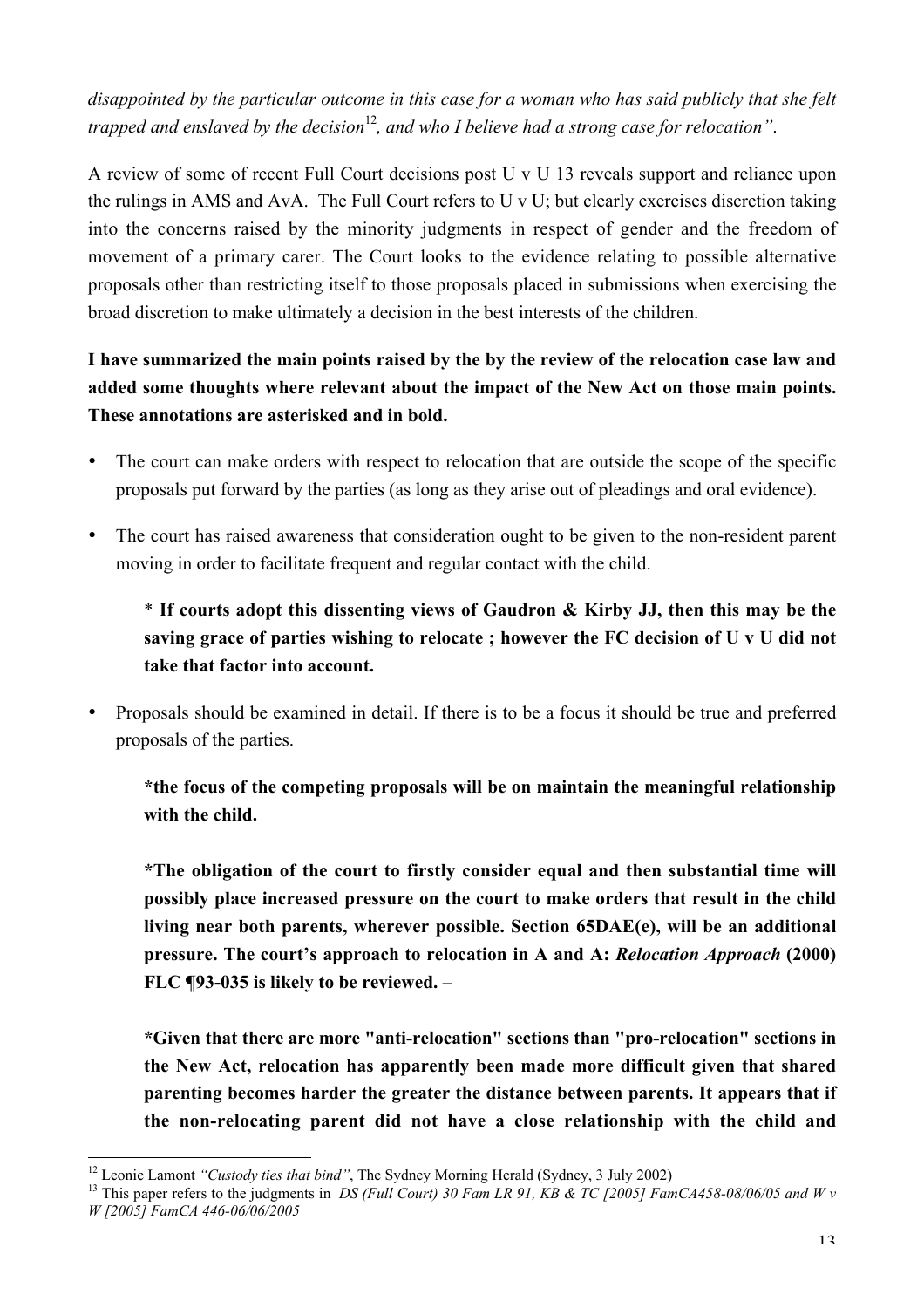according to s60CC(4) did not take the opportunity to spend time with and communicate with their child prior to the application being made, the relocating parent would have a stronger case, unless the relocating parent actively discourages such a relationship. $^{14}$ 

• Findings should be detailed and specific and should consider both the short and long term effects for the child

\*in weighing up the primary and secondary considerations and the age appropriate contact arrangements following the reasoning of experts such as Vince Papaleo – it may be that a meaningful relationship can be fostered from a distance when the children are older and the relocating party has a history of being a co-operative parent.

• Relocation cases are gendered matters. Query whether *U v U* represents a systemic discrimination against women. Stereotypes and assumptions need to be eroded so that the differences between men and women can be properly taken into account and women are treated fairly and equally. Where a mother who is the resident parent wishes to relocate with a child and where the courts consider it the child would benefit from frequent contact with both parents, equal consideration should be given to a proposal that the father in order to maintain frequent contact relocate with the mother and child.

# \*the focus will be away from a parties' freedom to move but on a child having a meaningful relationship with both parents.

• The court should look to other jurisdictions with similar legislation. International comity should be emphasized in international relocation cases. At the fourth World Congress on Family Law and Children's rights which took place in Cape Town - South Africa in 2005 a resolution was agreed upon by the participating nations (over 60 countries were represented by delegates ) as follows:

*"24 to create a frame work to make uniform standards to determine what is in the child's best interests (as opposed to forum selection) in international relocation cases."*

\*this new presumption will set us aside from other countries whose jurisdictions are persuasive not binding if we were to developing a uniform standard of dealing with these cases.

• Adduce expert evidence in respect of the impact on the child to a resident parent social status, economic situation, standard of accommodation, emotional state and employment and personal life in Australia vis a vis say India. The criticism that this evidence was not given appropriate

<sup>&</sup>lt;sup>14</sup> Cooper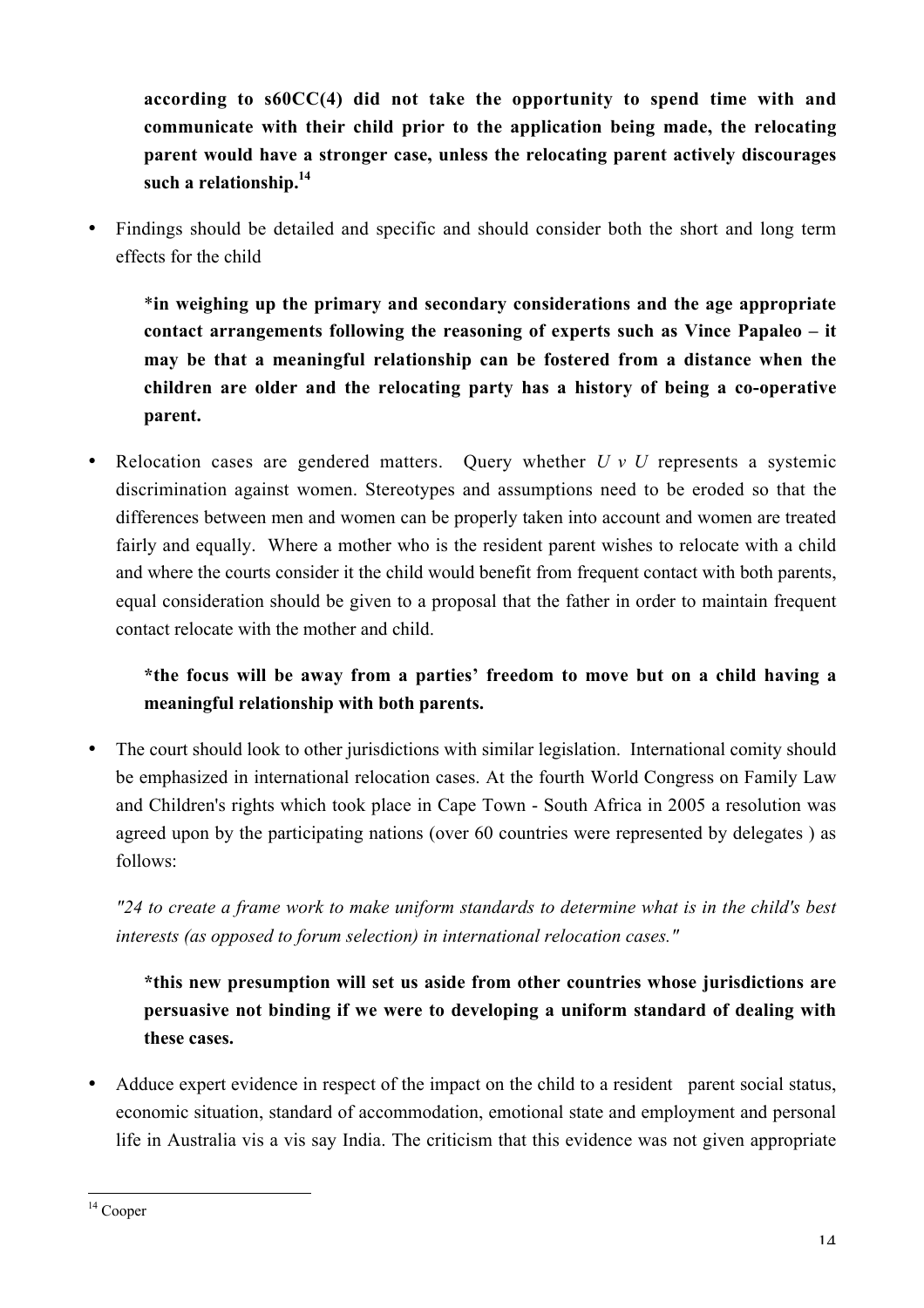weight or consideration may not be ignored in the future if the evidence and pleadings are detailed in the material and supported by an expert opinion.

## \*this would include the age appropriate analysis referred to at page 7 above.

## (x) Families and children of same sex couples

There appears to be no legislative redress of the call for change by Justice Sally Brown in Re Mark [An Application Relating to Parental Responsibilities (2003) FLC 93-173] and Justice Guest in Re Patrick [An Application Concerning Contact) (2002) FLC 93-096]. The conundrum in existing case law remains.

## Re: Patrick

In determining this case Justice Guest called for legislative reform he stated at 653 "It is time that the legislature considered some of the matters raised, including the nature of parenthood, the meaning of family, and the role of the law in regulating arrangements within the gay and lesbian community. The child at the centre of this dispute is part of a new and rapidly increasing generation of children being conceived and raised by gay and lesbian parents. However, under the current legislative regime, Patrick's biological and social reality remains unrecognized. Whilst the legislature may face unique challenges in drafting reform that acknowledges and protects children such as Patrick and the family units to which they belong, this is not a reason for inaction."

Justice Guest considered section 68F(1) of the Act, which outlines factors to consider when determining the best interests of the child. This section has now been overtaken by 60CC. He found that the child had a loving relationship with the mother and co parent as his primary carer and found that the child was familiar with his father and had developed a relationship with him. He further determined that all parties had the capacity to care for Patrick. He found that the mother and co parent had an obligation to facilitate contact with the father.

Justice Guest found that the father was not a parent as defined pursuant to the Act despite the fact that the child bore his genetic blue print. He determined that section 60H(3) of the Act provides that a child born of a sperm donor is to be regarded as the child of the biological father and the biological father as parent only if there is specific State law which expressly confers that status on a sperm donor. There are no prescribed laws in any state or territory to that effect. The father in this case therefore fell outside the scope of the definition of parent pursuant to the Act.

Justice Guest found that the mother and co parent were Patrick's parents. However, Justice Guest found that given the father's active role in the child's life, he should be considered a "person interested" in the welfare of the child. He was therefore entitled to have certain parental responsibilities conferred upon him, including regular contact with the child.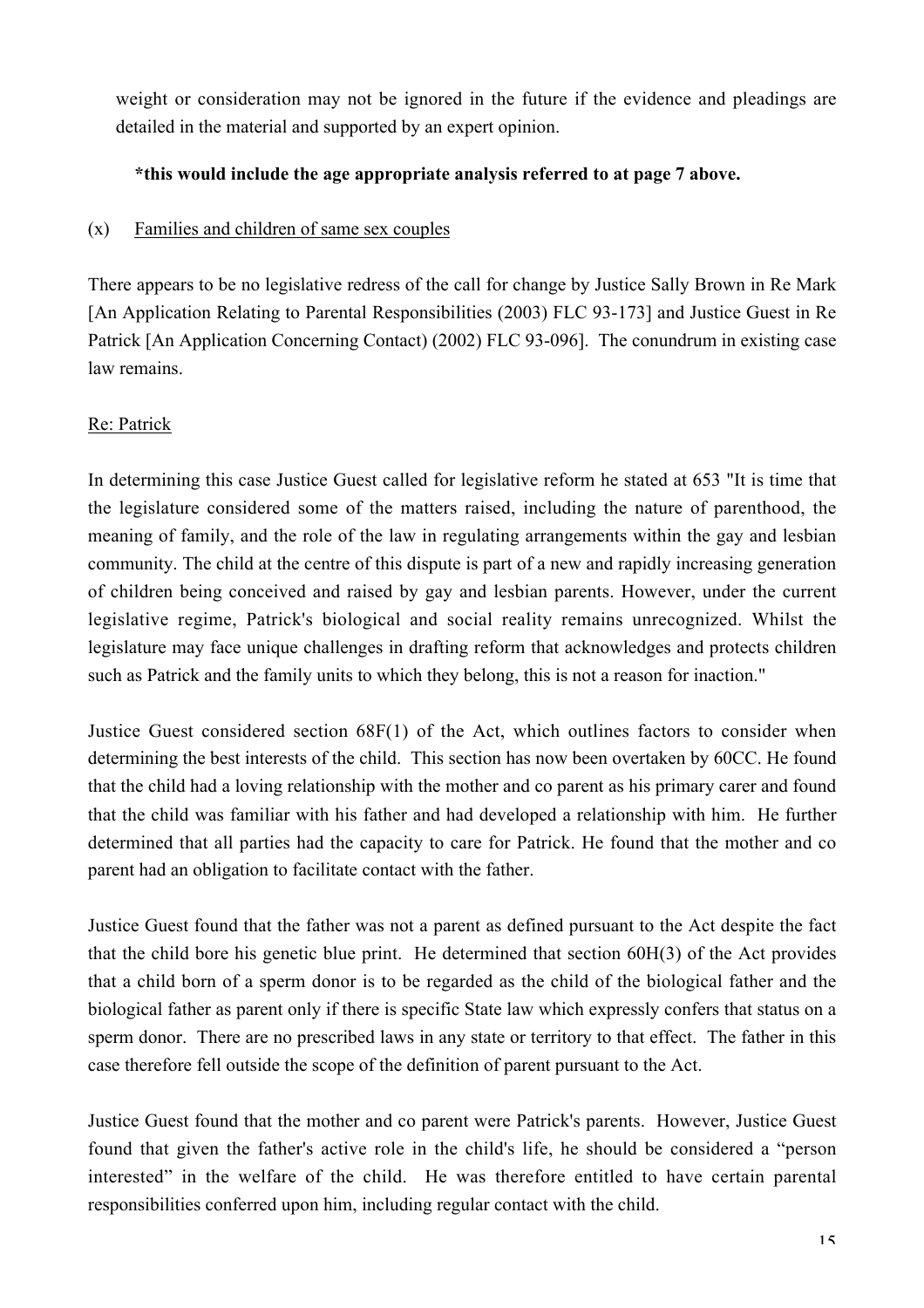Justice Guest identified the need for State laws to be enacted to make available to lesbian women and their known donors a well regulated artificial insemination scheme with all the medical safeguards available to heterosexual couples. He further suggests that section 60(H) be amended to safeguard the interests of co parents and known "sperm donors" in contested residency and parenting cases.

At page 651, Justice Guest quoted the following statistics…"Gay and lesbian families are a relatively newly recognized, and it seems a growing phenomena in Australian society. While they represent a minority of families, surveys of lesbian women in NSW have found that approximately 20% have children and over 40% are considering having children in the future: see V Barbeler "The Young Lesbian Report: A Study of Attitudes and Behaviours of Adolscent Lesbians today." Twenty Ten Association , Sydney 1992; Lesbians on the Loose, 1995 Readership Survey, vol 7(3), p9.

Although gay and lesbian families are increasing they cannot be homogenized into one group for they may take many forms. Children conceived via artificial insemination may have only 2 mothers, others such as Patrick may have 2 mothers and a father, and others may have 2 mothers and two fathers. Within each of these family forms there may be a variety of involvement in the child's life.

#### Re Mark

At issue in *Re Mark; An Application Relating to Parental Responsibilities* was who should have responsibility for the care, welfare and development of Mark, a one year old child born in the United States. The applicants, Mr X and Mr Y, were a gay couple who travelled to the United States to arrange a surrogate agreement with Mr and Ms S. In 1992 Ms S gave birth to Mark, who was conceived from a donor egg from an anonymous donor and the sperm of Mr X pursuant to the surrogate agreement. Mr X was listed as the child's father on his birth certificate with Ms S as the child's mother. Pursuant to the surrogacy agreement Ms S and her husband Mr S agreed to relinquish all their rights as parents of the child. This agreement is not legally recognised in Australia.

Her Honour Justice Brown found that Mr Y was clearly not a parent of the child, but rather was a person concerned with Mark's care, welfare and development. Her Honour Justice Brown disagreed with Justice Guest's reasoning in Re Patrick that the definition of 'parent' is dependent on State legislation recognising the parental role of sperm donors. She determined that the definition of 'parent' within the Act is broad. Although Her Honour suggested it was open to her to find Mr X a parent she refrained from doing so. She did this on the basis that the case before her was uncontested and she did not hear any arguments opposing such a finding. In circumstances when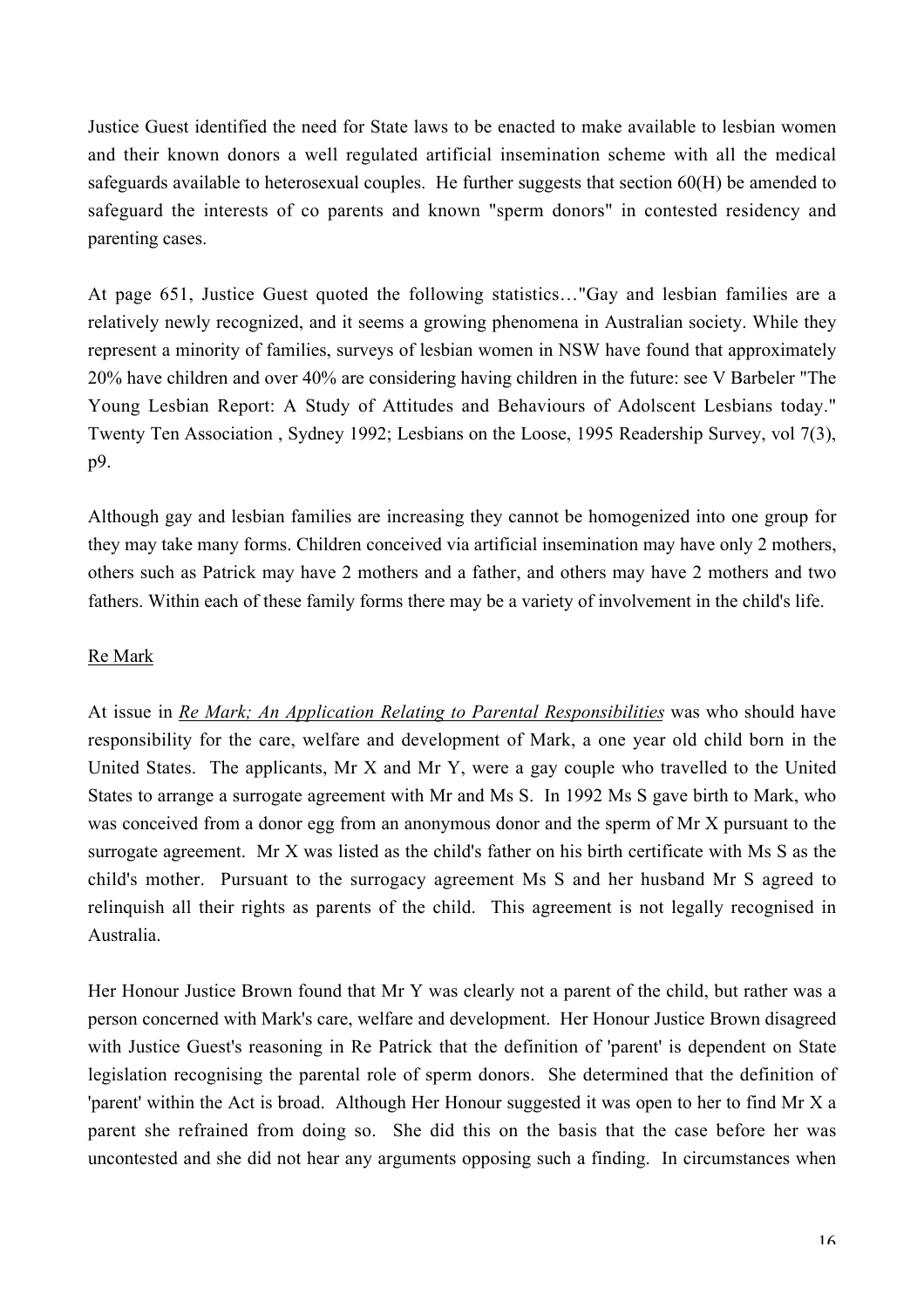determining that Mr X was the parents of the child could impact on the rights of sperm donors in general she elected not to make such a finding.

Her Honour Justice Brown noted that the realities of Mark's life indicated that Mr X was his parent. Her Honour granted a parenting order on the basis of Mr X's role as a person concerned with Mark's care, welfare and development. She made orders that both men be responsible for the long term welfare of the child.

The reluctance of Her Honour Justice Brown to find that Mr X was a 'parent' of Mark under the Family Law Act appears to have been influenced by the impact that such a finding would have on sperm donors and people involved in artificial conception procedures, and the responsibilities or entitlements that could be imposed on them as a result. Her Honour Justice Brown was of the view that given the social and legal complexity of the matter, it was inappropriate for it to be the subject of judicial development. Like Justice Guest, she also recommended that this area of law be reconsidered by the legislature.

## (xi) Hague Convention

The amendments reflect changes in child related terminology and dispute resolution provisions made by recent reform

- $\circ$  Para 111B(4)(d) provides that subject to any court order in force, a person with whom a child is to spend time or communicate under a parenting order, should be regarded as having a right of access to the child
- $\circ$  Sub-regulation 26(2) states that a family consultant may include in addition to the matters required to be included in the report, any other matter that relates to the care, welfare or development of the child
- *S111B(4) For the purposes of the Convention:*
- *(a) each of the parents of a child should be regarded as having rights of custody in respect of the child unless the parent has no parental responsibility for the child because of any order of the court for the time being in force; and*
- *(b) subject to any order of a court for the time being in force, a person who has a parenting order in relation to a child that is to any extent:*
	- *(i) a residence order; or*
	- *(ii) a specific issue order, under which the person is responsible for the day-to-day or long-term care, welfare and development of the child;*

*should be regarded as having rights of custody in respect of the child; and*

*(c) subject to any order of a court for the time being in force, a person who has parental responsibility for a child because of operation of this Act or another Australian law and is responsible for the day-to-day or long-term care, welfare and development of the child should be regarded as having rights of custody in respect of the child; and*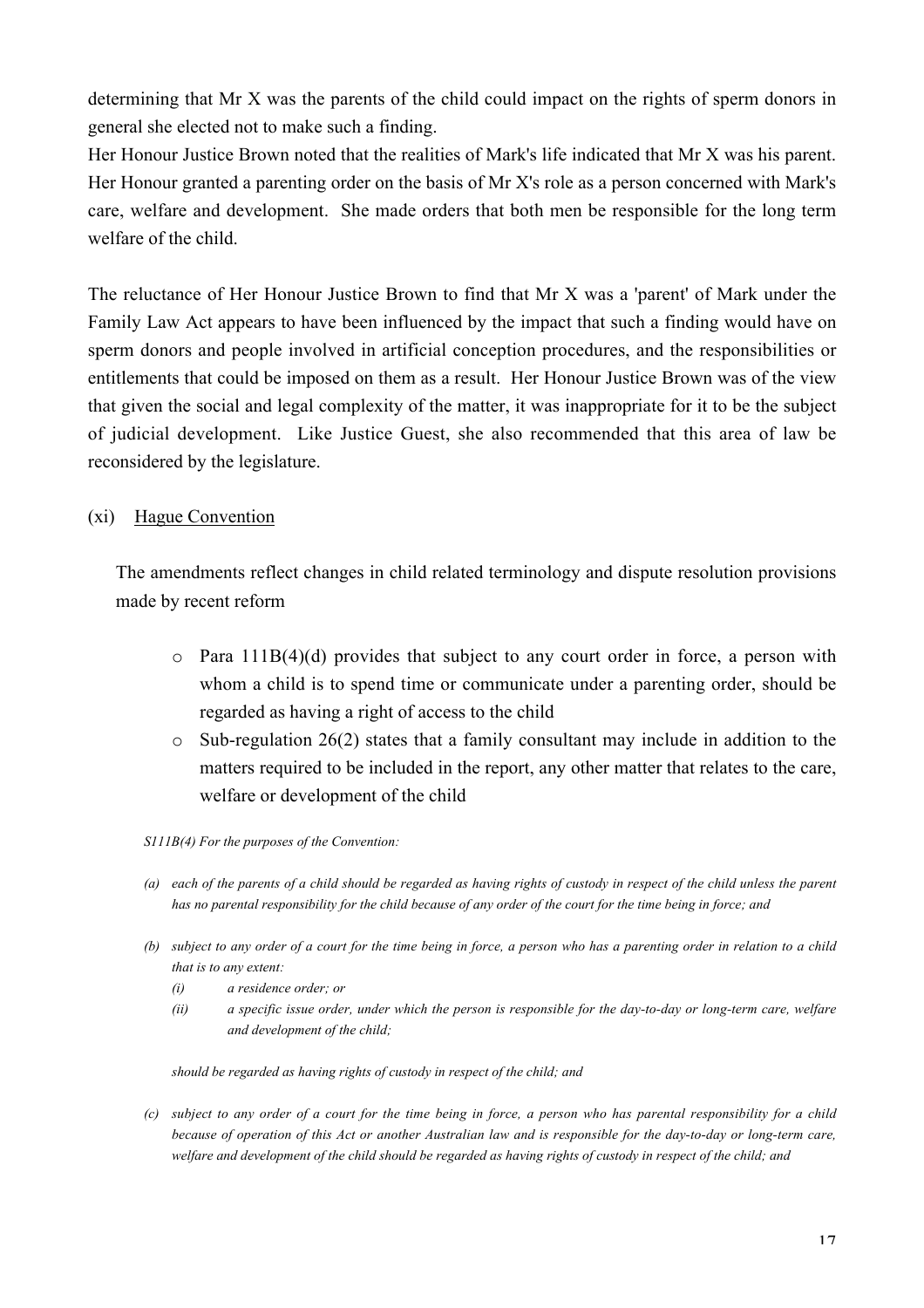*(d) subject to any order of a court for the time being in force, a person who has a contact order in relation to a child should be regarded as having a right of access to the child.*

In advising clients who have a child with a person of international connections or there are risks of flight, ensure that your client has a right of custody under s 111B (4), noting that a mere order to spend time with or communicate will not amount to a right of custody to seek the return of a wrongfully removed or retained child.

## (xii) Media Responses to Changes and Advising Clients

The Shared Parenting Council of Australia released a statement to the media heralding the new laws as 'the most significant re-write of the Family Law Bill in living memory' and declared that 'this is a fabulous result for families as the court now must consider maximizing the sharing of time so that children retained family life and their precious primary bonds with both mum and dad'.<sup>15</sup> Statements such as these may be misleading to parents contemplating separation as they suggest that equal time will be ordered as a matter of course

In the Age on Sun 2 July an Article titled "New law pain for divorced fathers" recognizes the misconception of many fathers about the changes to the law. The article written by Jill Stark (see Attachment A) claimed that "solicitors are being flooded with calls from fathers who think they will be granted joint custody under the legislation, which was enacted yesterday. Many are devastated to discover the law does not guarantee equal access...".

The reaction of the media to the new Shared Parenting Act will certainly influence the conceptions, and perhaps misconceptions, of those involved in Family Law cases.

"Warning: parents now more likely to flee with kids" heralded, The Sunday Age on 9 July 2006 (Attachment B). In being pressed for possible practical ramifications for international child abduction cases by the Age journalist, the writer advised that relocation may be more difficult due to the New Act, and, in that context, when advised of the difficulties, some parties may be more inclined to employ self-help. Although the journalist refers to the general context of the writer's statement later, in the article, the content was not as modified as the view the writer had provided. The complete context may have prejudiced the "eye catching" headline to a story.

## *Child Support Regime*

Changes to the Child Support Regime are based on Australian research on the cost of children and better reflects community values towards shared parents and balances the best interests of parents and children. The new child support formula aims to reflect the true costs of raising children and be aware of the incomes of both parents and the importance of balancing first and second family needs

<sup>&</sup>lt;sup>15</sup> Shared Parenting Council of Australia: Media Release, Senate Vote Herald New Dawn in Family Law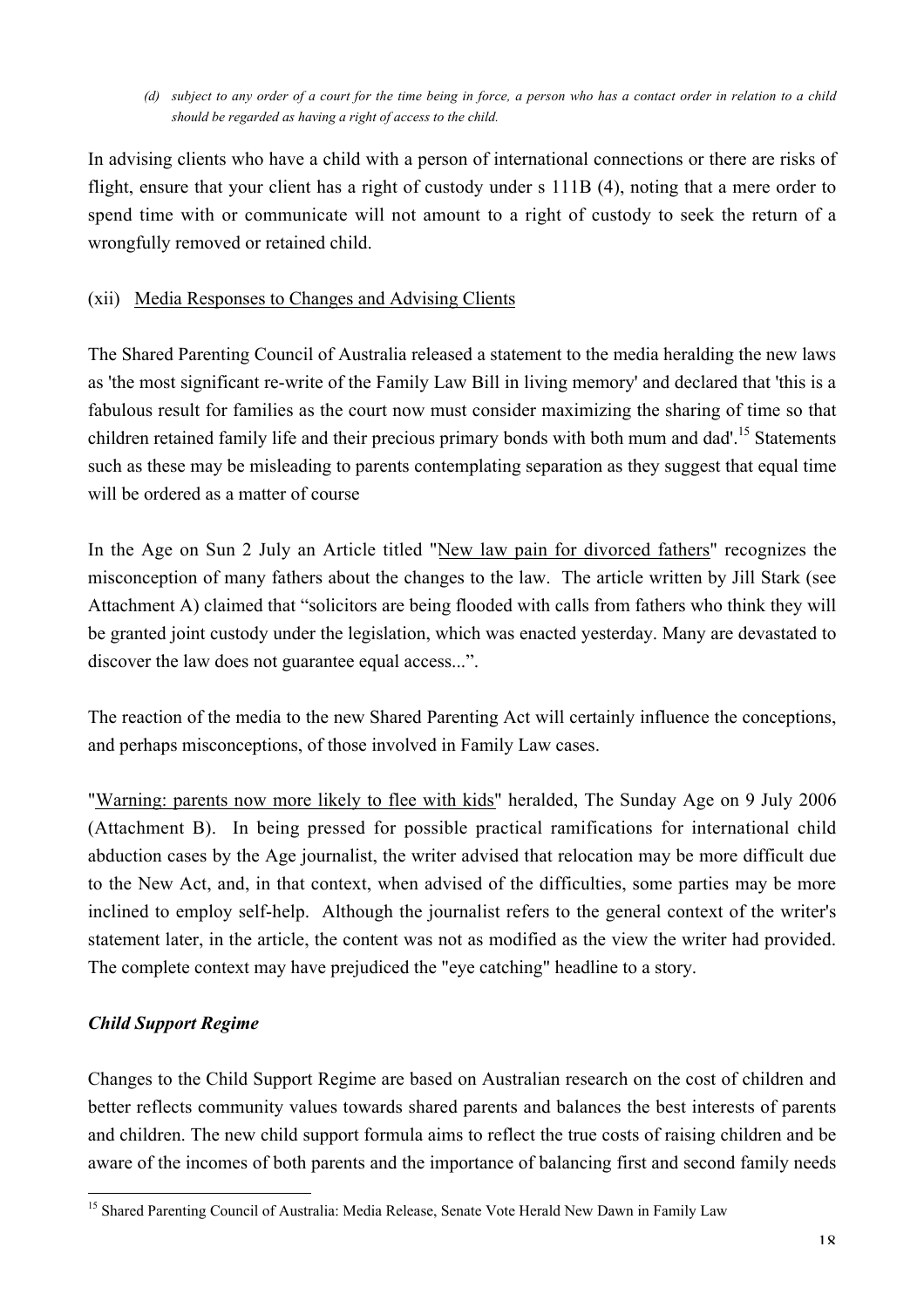equally. The new system will be fairer, more transparent for both parents and more focused on the needs and costs of children. It will also be better integrated with the family law and income support systems. This is expected to reduce conflict between parents about parenting arrangements, encourage shared parental responsibility and ensure child support is paid in full and on time.<sup>16</sup>

## *Impact on advising existing clients*

The new Child Support formula will affect almost all separated parents currently involved in the current Child Support Scheme. Other changes will affect only some parents. From mid 2006 the Child Support Agency will increase its actions against parents who failed to support their children. Further, from 2007 parents will be able to have child support decisions reviewed by the Social Security Appeals Tribunal and for many parents this will mean not having to resort to the courts when a dispute occurs and therefore costs and time are saved.

Looking towards July 2008, under the proposed changes, the amount of child support will differ depending on several factors such as both parents' income, how many children they have and their age(s), whether they have a second family, and the amount of time they have care of their children. The changes might also make applications to have a change of assessment of their child support liability simpler and clearer for parents. When payments are not being made as required the new Scheme will allow the resident parent to pursue court enforcement of the debt while the Child Support Agency continues ongoing collection.

#### *Impact on advising new clients*

Under the new regime there will be an increase in the minimum child support payment from \$260 per year to approximately \$320 and the cap on income will be lowered therefore some high income earners will pay less under the new regime. New clients should be advised that changes to child support obligations will not impact the financial resources available to children as only the distribution of the resources between the child's two homes will only be affected.

The new Child Support Scheme will introduce a fairer assessment of parents' capacity to earn income and will calculate child support payments based on the actual costs of children using the combined income of both parents. Both parents' contributions to the cost of their children through care and contact will be recognized and rewarded. Also, the new regime will enable non-resident parents to spend a greater percentage of their payments directly on their children.

From 2007 when payments are not being made as required the new Scheme will allow the resident parent to pursue court enforcement of the debt while the Child Support Agency continues ongoing collection. Also, while a Court is examining a case, the new Scheme gives courts increased powers

<sup>&</sup>lt;sup>16</sup> Grant Riethmuller, The 2006 Child Support Amendments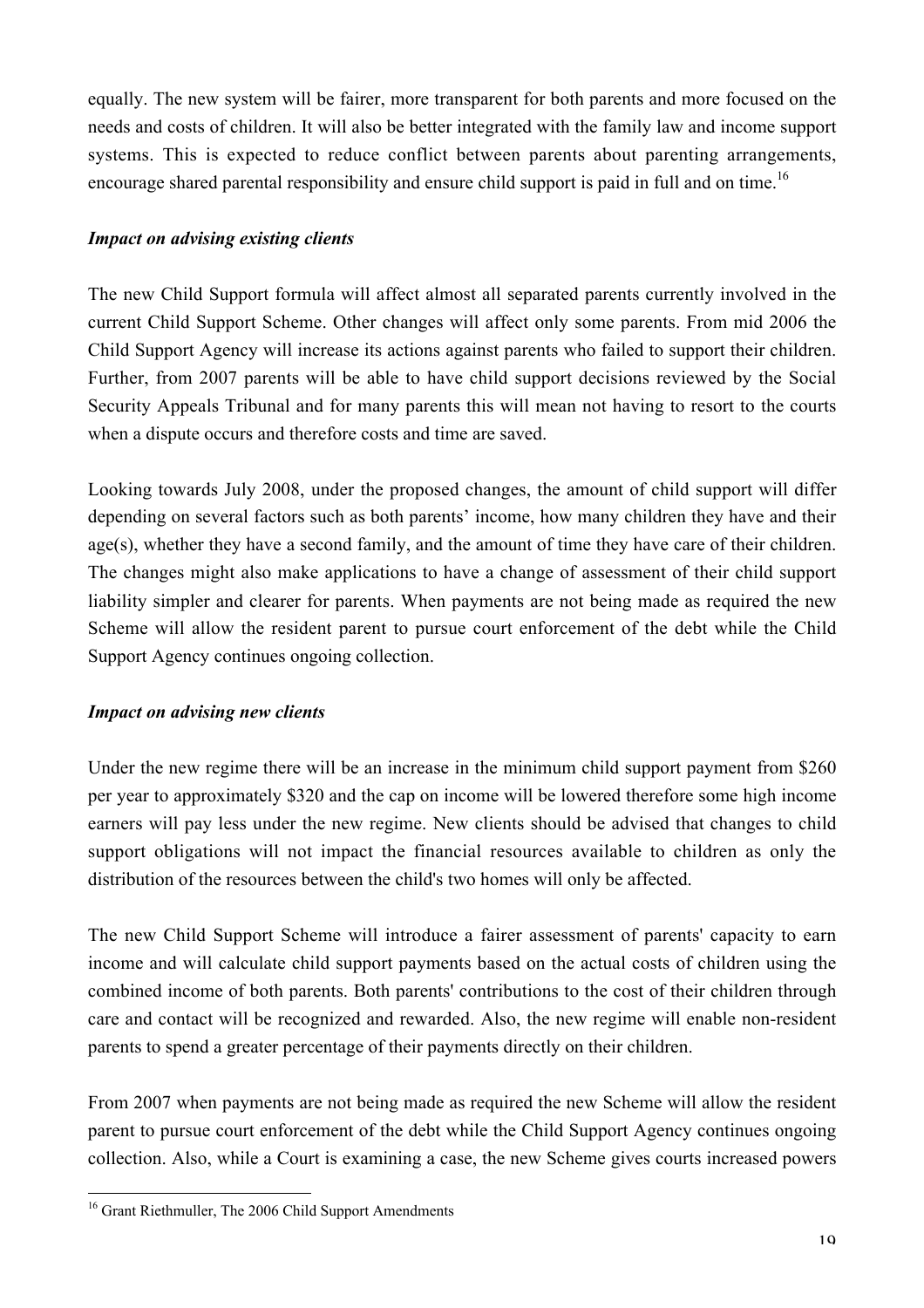to make temporary arrangements about Child Support. The new regime will also give separating parents more time to make parenting arrangements before their family tax benefit payments are affected by extending the time from 28 days to 13 weeks for parents to take action to obtain child support payments. This will better assist separating parents in reaching agreement on parenting arrangements and might also promote reconciliation.

After the final stage of change in 2008 departure from the usual administration rules may occur where a parent does not take clear work opportunities because they are unwilling to work or do not want to affect the child support assessment. The formula will also accommodate children in other families by treating them as dependants when child support liability is being calculated and the new regime will also take account of the fact that older children are more expensive. To assist reestablishment, parent's income from second and overtime jobs will be excluded from their child support income for the first 3 years after separation.

The new regime will provide better legal protection for parents wishing to make long or short term agreements and there will also be greater flexibility for parents to make an agreement for a lump sum payment. Child support will no longer be a complex obstacle to parents attempting to reconcile as the new scheme will simplify the process and allow payments to be suspended when parents reconcile and allowing the assessment to be reinstated without a new application if reconciliation fails. $17$ 

## *A three stage reform package*

Your existing and new clients will need to be advised that there is a three stage reform. Package commencing with Stage 1 in July 2006, Stage 2 in July 2007 and Stage 3 in July 2008.

There is helpful and practical discussion of the new reforms on the Department of Family and Community Services website www.facs.gov.au including access to the Ministerial Report which investigated and developed the changes. Updates will be regularly appearing on this website and the child support agency website www.csa.gov.au . The Facts Sheets are re-produced below:

## *Stage One – Changes to the Scheme from July 2006*

Changes to the Child Support Scheme are being introduced in three stages commencing from 1 July 2006, 1 January 2007 and 1 July 2008. In Stage One, from July 2006, the Government will:

#### *Increase minimum payments*

 <sup>17</sup> Factsheet: Reforming Australia's Child Support Scheme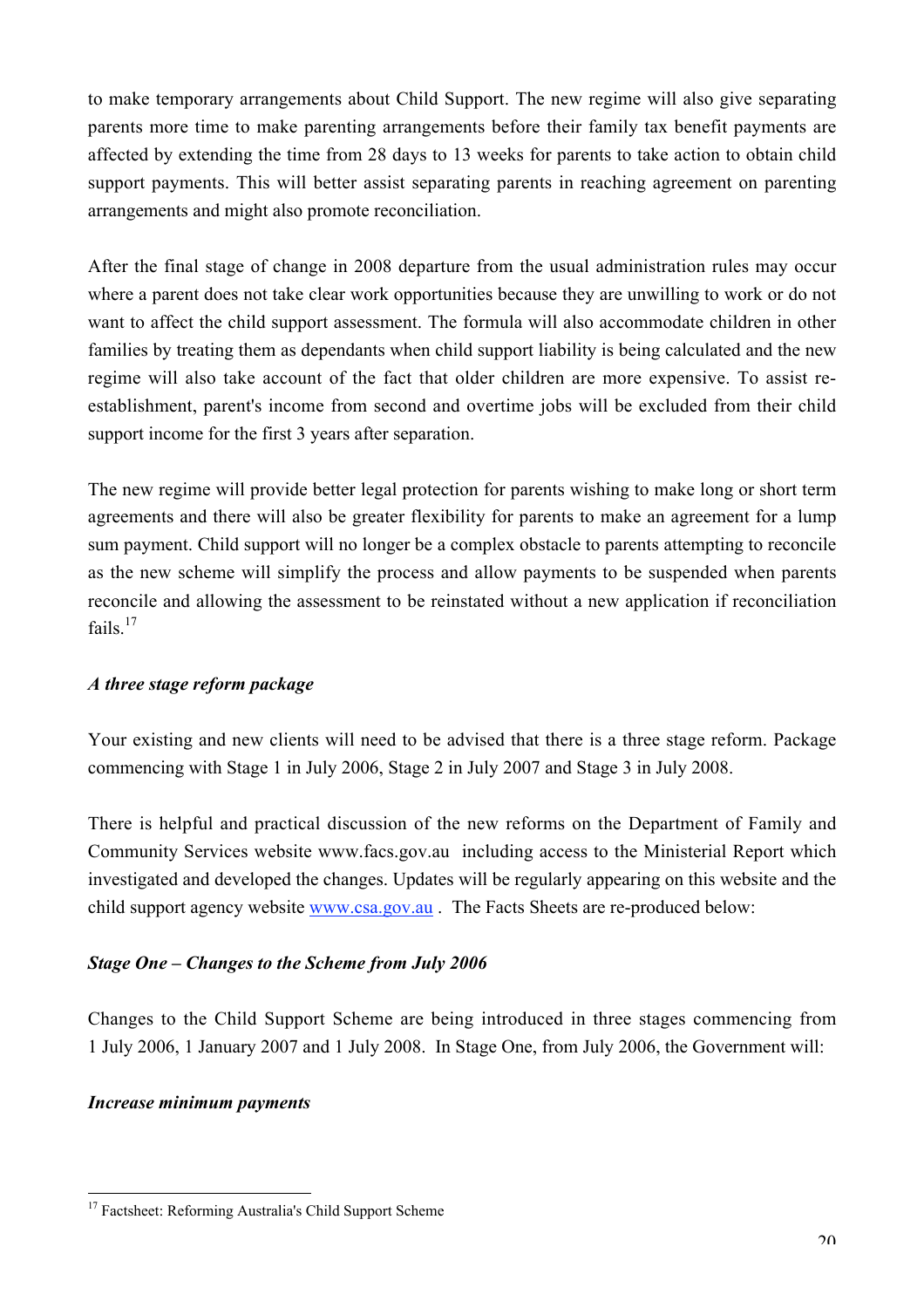The current \$5 per week minimum payment will be increased to just over \$6 per week and be indexed yearly to the Consumer Price Index (CPI), ensuring the minimum child support payments keep pace with inflation.

# *Recognise and reward non-resident parents on income support who have contact with their children*

Currently parents who have the care of their children for at least 30 per cent of the time receives a higher 'with child' rate of Newstart and related payments (Newstart Mature Age, Sickness Allowance and Youth Allowance). This is an additional \$16.50 per week. To encourage contact between low income parents and their children this provision will be broadened to parents who have care of their children for at least one night per week (14 per cent of care).

#### *Introduce fairer assessment of the capacity of parents to earn income*

Parents can be required to pay additional child support (or be entitled to receive less) if the Child Support Agency determines they have a higher capacity to earn. Under the current scheme this can occur even when there have been legitimate changes to their circumstances. For example, a payer may need to work less because of new caring responsibilities or they may have lost their job, however they may still be required to pay child support on their previous income. This change will limit the circumstances under which a parent's income for child support assessment purposes can be increased. Additional guidance will also be provided for decision makers to improve consistency and clarity of decisions.

#### *Reduce maximum payments*

Australian research on the costs of children shows that non-resident parents on high incomes pay Child Support in excess of the cost of their children under the current formula. The new Child Support formula to be implemented from 1 July 2008 will bring payments into line with the costs of children. In the interim, the amount of income above which no additional child support is payable will be reduced from \$139,347 to \$104,702. High income earners will still pay substantial amounts of Child Support. For example a non-resident parent with earnings of greater than the new cap with a low level of contact with his or her two children (both under 12 years) will still pay around \$24,600 per annum in child support.

# *Enable non-resident parents to spend a greater percentage of their payments directly on their children*

Currently, a non-resident parent can direct up to 25% of their child support to pay for specific items essential for their children such as school fees or essential medical costs. Increasing this to 30%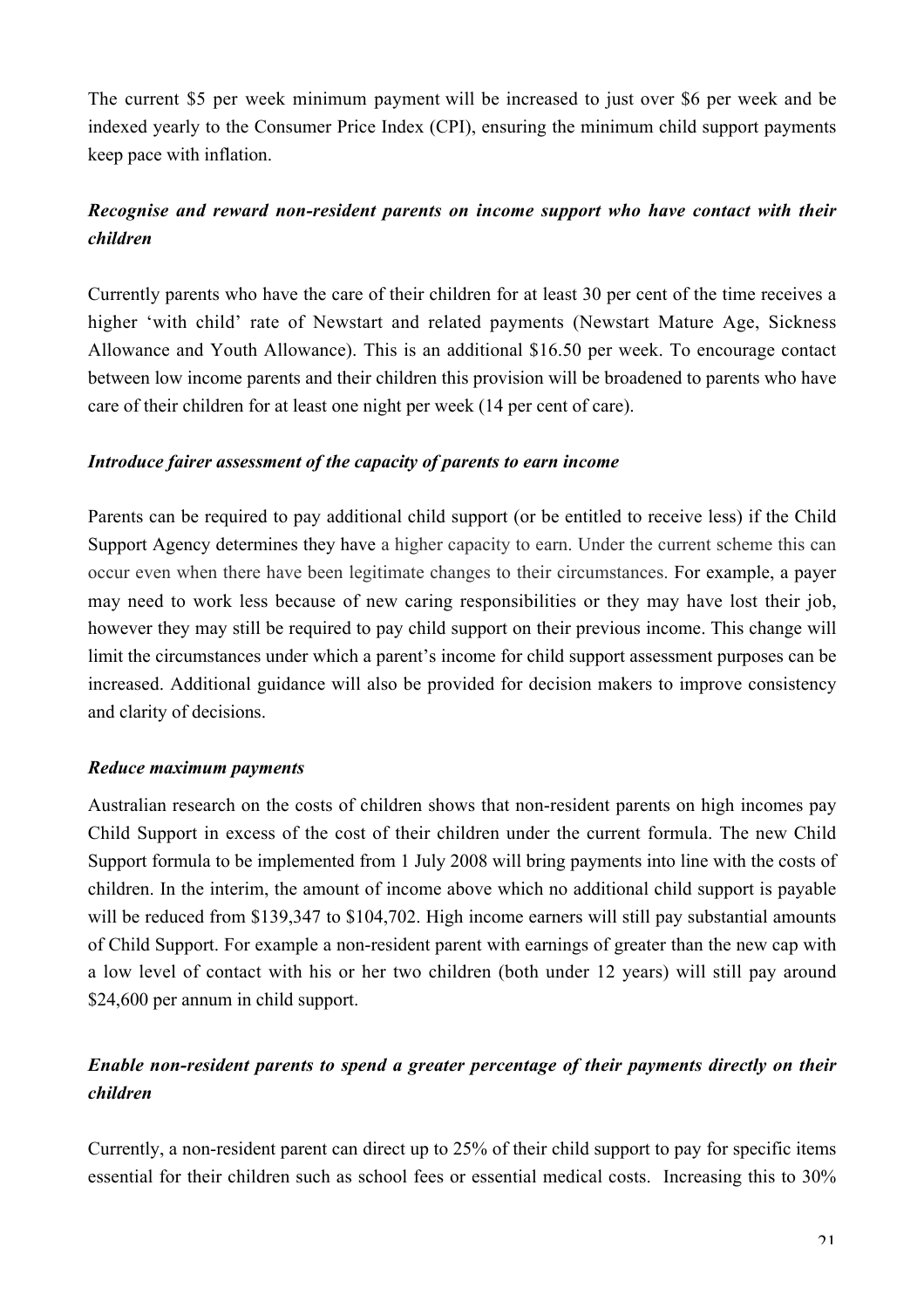will improve the balance between resident parents having enough money available and the wishes of non-resident parents to have their say about how child support payments are spent.

## *Do more to ensure child support is paid in full and on time*

Currently only around half of all non-resident parents make their child support payment in full and on time. The Child Support Agency will increase its existing activities that target 'serious avoiders' and debtors. The Child Support Agency will increase its use of court action to recover outstanding amounts. As well, the number of parents investigated for deliberately understating their income will be increased and action will be taken to ensure that parents lodge tax returns.

## *Improved support for separating families*

A range of new and expanded services are being funded by the Government to help parents agree on arrangements for their children after separation, including Child Support matters. Parents will be able to access information, professional advice and support through services such as the new Family Relationship Centres, the Family Relationship Advice Line and other expanded services.

For example, the Child Support Agency now provides a secure internet service for CSA customers. CSAOnline enables parents to:

- access and send information to the Agency 24 hours a day, 7 days a week
- view and update personal CSA details
- view and print selected CSA letters
- advise the Agency of any change in care arrangements for children
- advise the Agency of any information that might affect their estimate
- complete a general communication form to get in touch with CSA
- check out all the latest information, products, and news available from CSA through the home page.

Clients receive an acknowledgement of the information they have sent and the date it was sent to CSA Online. The information provided by clients will automatically update the CSA computer or alert Agency staff to follow up on the information received.

Employers can use the service to:

• provide child support deduction information online rather than by post, fax or email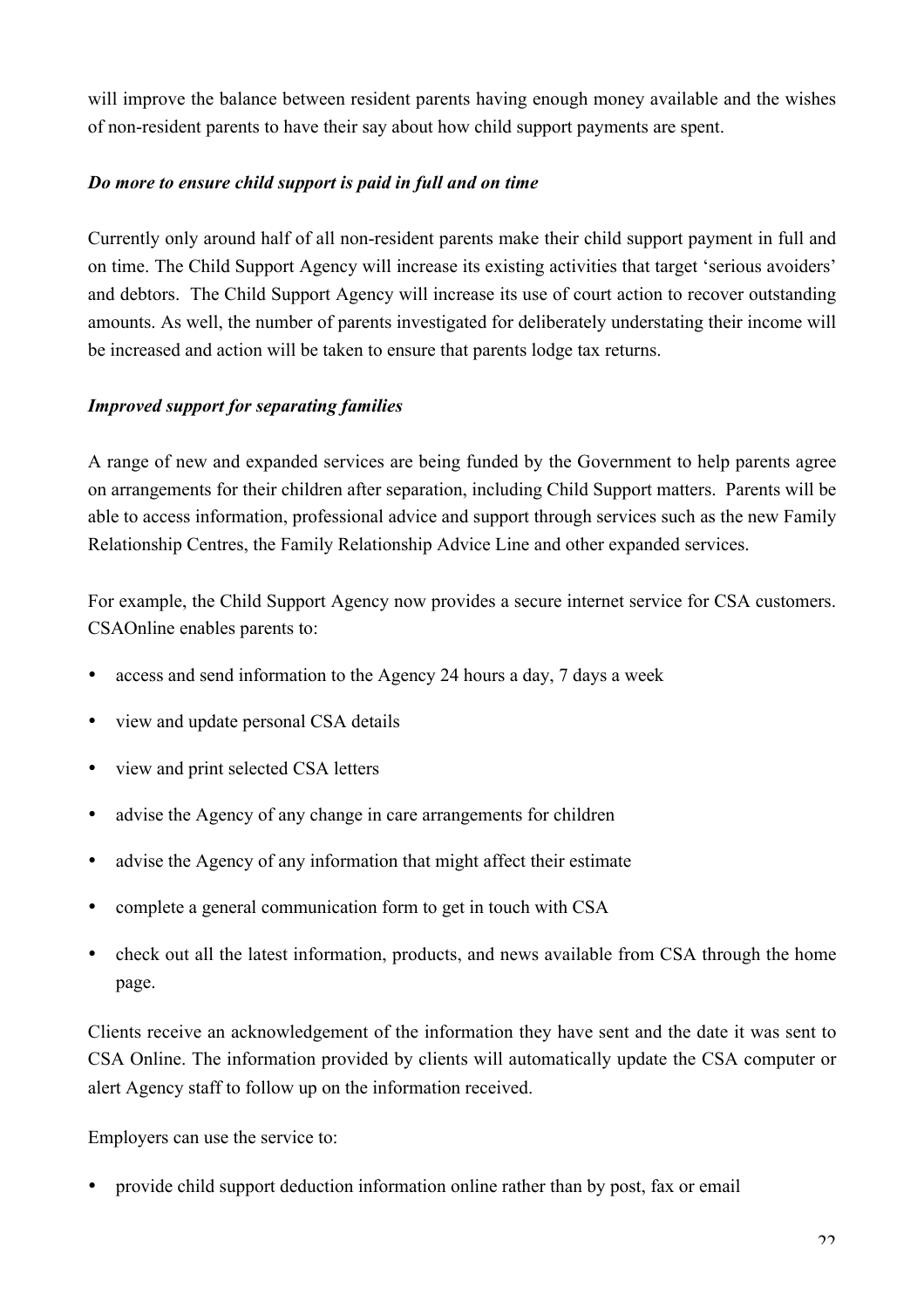- view previous pay date details sent to the Agency and use this as a record of the information provided
- advise CSA about any variance and the reason for differences between the scheduled deduction and the actual amount deducted

Employers receive dated electronic confirmation of the information sent.

## *Improve service delivery by the Child Support Agency*

There will also be improvement to the way in which the Child Support Agency does business. A more customer-focused approach will include improved training, increased staffing, and more intensive case management for difficult cases.

# *Stage Two – Changes to the Scheme from January 2007*

Changes to the Child Support Scheme are being introduced in three stages commencing from July 2006, January 2007 and July 2008.

In Stage Two commencing January 2007 the Government will introduce:

# *Independent review of Child Support Agency decisions*

Currently parents who are unhappy with Child Support Agency decisions can only appeal them to the courts. This is expensive and time consuming. The Government will expand the role of the Social Security Appeals Tribunal to include review of Child Support Agency decisions. This will improve the consistency and transparency of decisions and will provide a mechanism of review that is inexpensive, fair, informal and quick.

## *Improving the relationship between the Child Support Scheme and the courts*

The new Scheme will simplify the relationship between the courts and the new Child Support Scheme, making the process easier and more responsive to parents' needs. This will happen in three ways:

- Access to court enforcement by parents: At present a resident parent cannot enforce payment of a Child Support debt through the court system while the Child Support Agency is collecting the ongoing child support payment. The new Scheme will allow the resident parent to pursue court enforcement of the debt while the Child Support Agency continues ongoing collection.
- Powers of courts determining child support matters: The courts presently have limited powers when seeking information currently available to the Child Support Agency. Under the new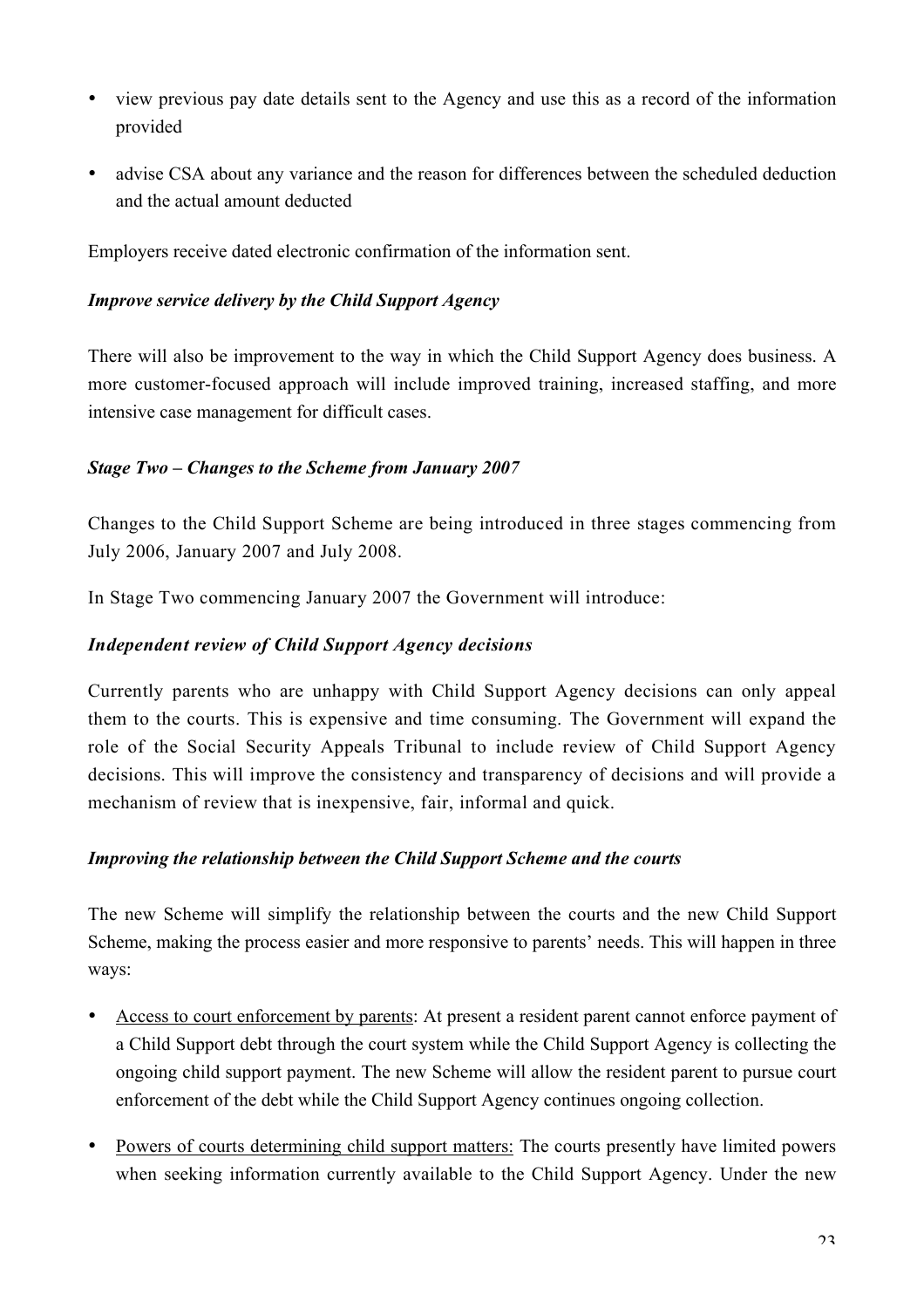Scheme, a court hearing an application for enforcement of child support will have the same powers as the Child Support Agency to obtain information in relation to either parent.

• Powers of case management: Courts currently have limited powers to make staying orders. This means that debts and penalties can build up even when a court is examining the case. Under the new Scheme courts will have increased powers to make temporary arrangements about Child Support.

# *Giving separating parents more time to work out their parenting arrangements before their family payments are affected*

Currently a resident parent is allowed 28 days in which to take action to obtain child support payments from their former partner before their Family Tax Benefit payments are affected. This timeframe can cause conflict between separating parents, undermining their ability to reach agreement on parenting arrangements or even to reconcile. This time limit will be extended from 28 days to 13 weeks.

## *Stage Three – Changes to the Scheme from July 2008*

In Stage Three commencing July 2008 the Government will introduce:

## *A new formula for calculating child support*

The new formula is based on new Australian research on the costs of children, better reflects community values around shared parenting, and better balances the best interests of parents and children. The formula will treat both parents' incomes and living costs more equally and take account of the fact that older children cost more. It will also ensure that children from first and second families will be treated more equally.

#### *Ensuring a minimum payment for all children*

Non-resident parents who pay child support to two or more families will have to pay the minimum payment of around \$6 per week to each family, rather than dividing it between them. Parents who deliberately minimise their income to avoid paying child support (payers who claim to have very low incomes, but actually have higher real incomes or resources) will have to pay \$20 per child per week, unless they can prove their incomes are in fact very low.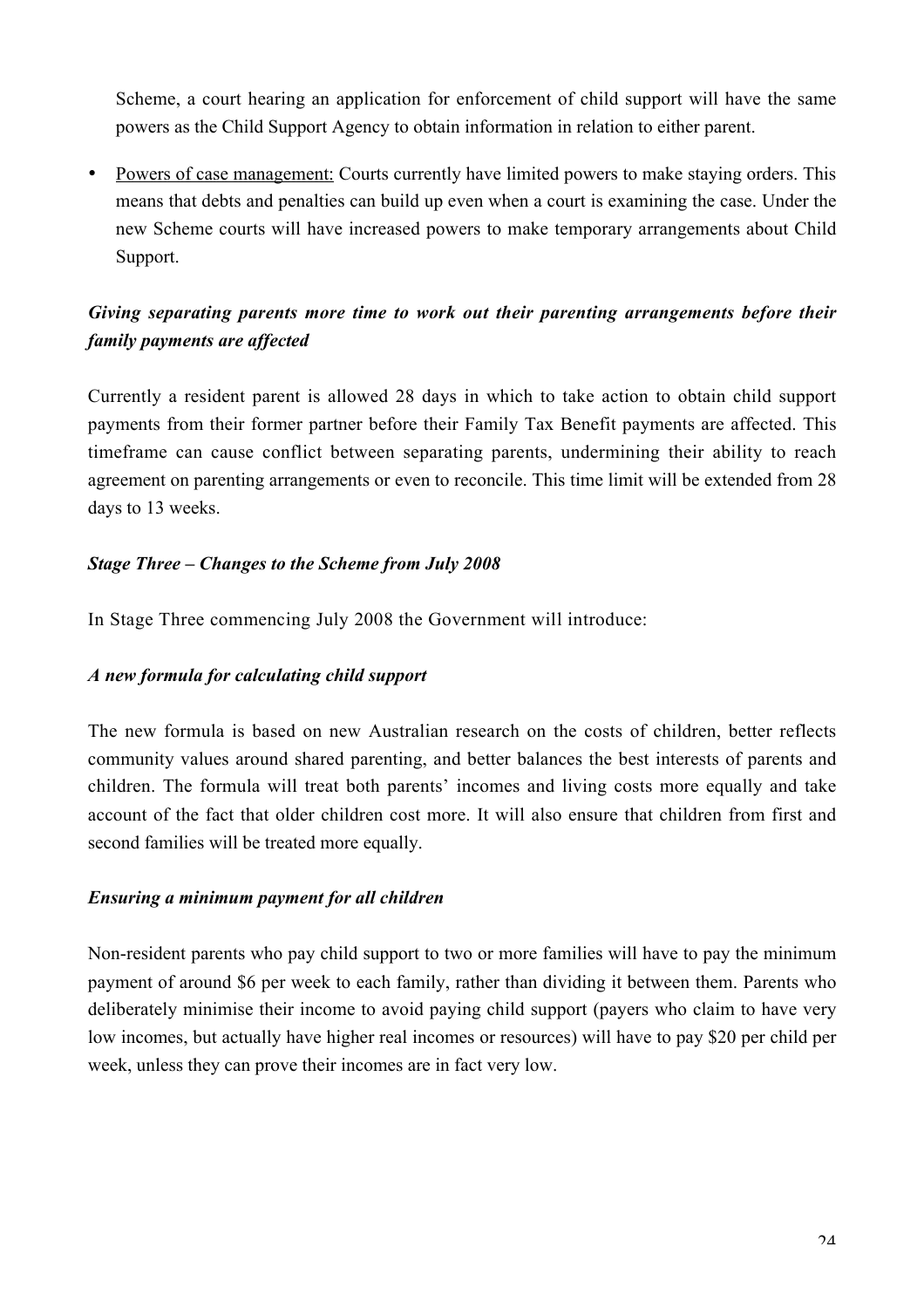## *New treatment of second jobs and overtime to help with re-establishment*

For the first three years after separation parents will be able to have income from second jobs and overtime excluded from child support calculations, when the extra money that they are earning is used to help with re-establishment costs.

### *Step-children without other support*

Parents who have financial responsibility for a step-child (because no other person can provide support for them) will now be able to have the child treated as a dependant when their child support liability is being calculated for their first family.

## New 'Change of Assessment' rules

The current 'change of assessment' processes and rules for parents are confusing and are not widely understood. Under the changes being introduced the rules under which a parent can apply to have a 'change of assessment' of their child support liability will be made simpler and clearer to all parents.

### *Changes to agreements for Child Support and lump sums payments*

The new Child Support Scheme will improve the process for parents wishing to make agreements. There will be better legal protection for parents who want to make long-term agreements and it will be easier to make shorter term agreements.

In addition, there will be increased flexibility for parents wishing to make an agreement for a lump sum amount (for instance, parents who wish to transfer ownership of the family home instead of making regular cash payments).

#### *Parents who want to reconcile*

Currently, if parents reconcile and then separate again the processes for child support liability are overly complex and may be an obstacle to parents who wish to reconcile.

The new Child Support Scheme will simplify the process and parents will be able to suspend child support payments for a period of six months when they get back together. If the reconciliation fails, the resident parent can reinstate the assessment without having to make a new application, further reducing conflict between parents.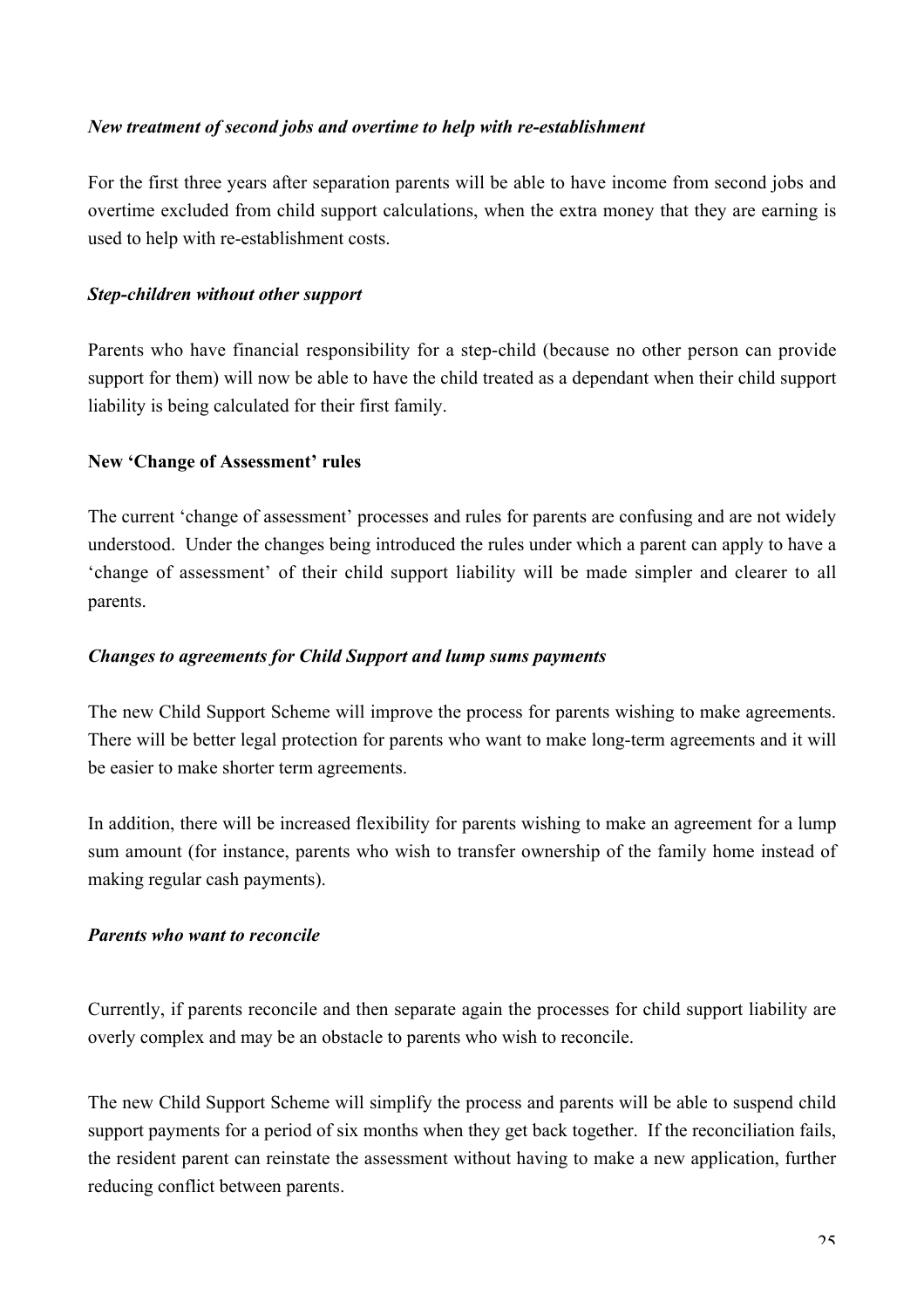Will the new changes in child support laws mean an increase in applications to vary child support agreements?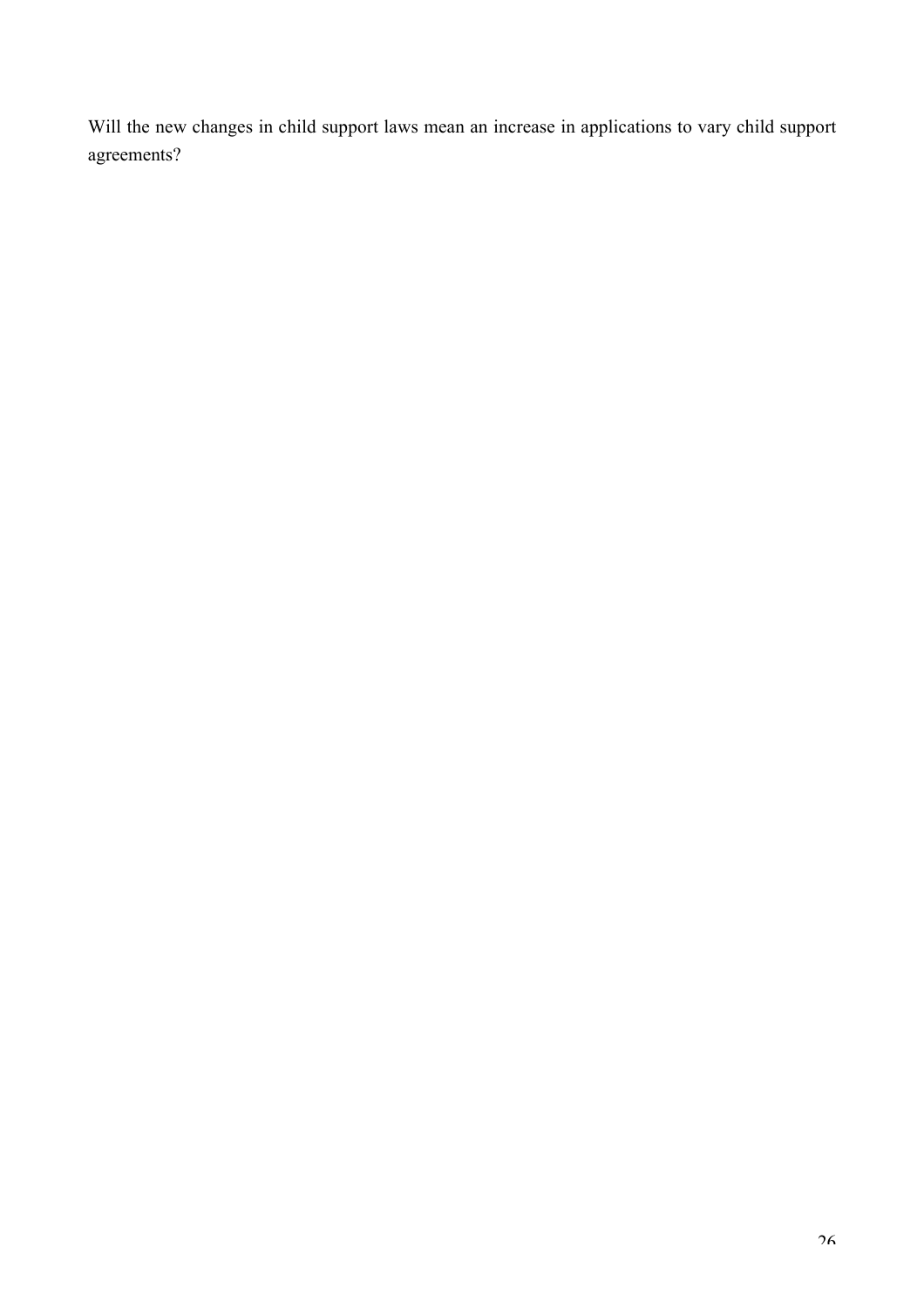### Index:

- 1. Introduction: pp 1 2 2. Existing Clients with pre-existing orders; i.e. pre 1 July 2006: pp 2 - 3
- 3. Existing Clients with pending applications for parenting orders filed pre 1 July 2006: p3
- 4. Existing Clients who have not issued parenting orders: pg 3-18
	- (i) To write to clients and advise them that the laws have changed and invite them to revisit the merits of their matter in the context of the new laws: p3
	- (ii) Introduce the New Terminology and the philosophy behind the new language used in the New Act. See Table A at page 4: pg 4-5
	- (iii) Consider introductory pro-forma letters that list the new terminology and principles in s60CC in user friendly language: pg 5
	- (iv) If they have not attended any form of mediation; encourage them to do so verbally and in writing before issuing proceedings: pg 5
	- (v) Advise that as of 1 July 2007, it will be mandatory to have a certificate from a Family Dispute Resolution Practitioner before parenting proceedings can commence. Those certificates will say whether there has been a "genuine effort" to resolve the issues. No certificate is required where there is violence, or abuse, or urgency: pg 5
	- (vi) Advising clients about the two-tiered system when considering "equal time" or "substantial or significant time": pp 6-8

Assuming that in most cases parent will be entitled toe qual shared responsibility; how do we assess whether "equal time" should follow and be in the best interests of the children?

- Practitioners need to come to grips with the "Primary and Additional Considerations" set out in section 60CC:
- Section 60CC creates two-tiers of considerations that the court must take into account of in determining what is in the best interests of a child;
- The primary considerations are contained in subsection  $60CC(2)$ . They include the benefit to the child of having a meaningful relationship with both parents and the protection of the child from physical and psychological harm. The safety of the child is not intended to be subordinate to the child's meaningful relationship with both parents;
- What is a meaningful relationship? This will depend on the context of the case. Can parents have a meaningful relationship with a child if they are separated from a child who is living interstate or overseas? In this regard I refer to the impact on relocation cases at page 7 of this paper.
- (vii) Child Abuse or Family Violence: pp 8-9
- (viii) The Court's role in conducting Child Related Proceedings: pp 19 10
- (ix) Relocation: pp 10 14